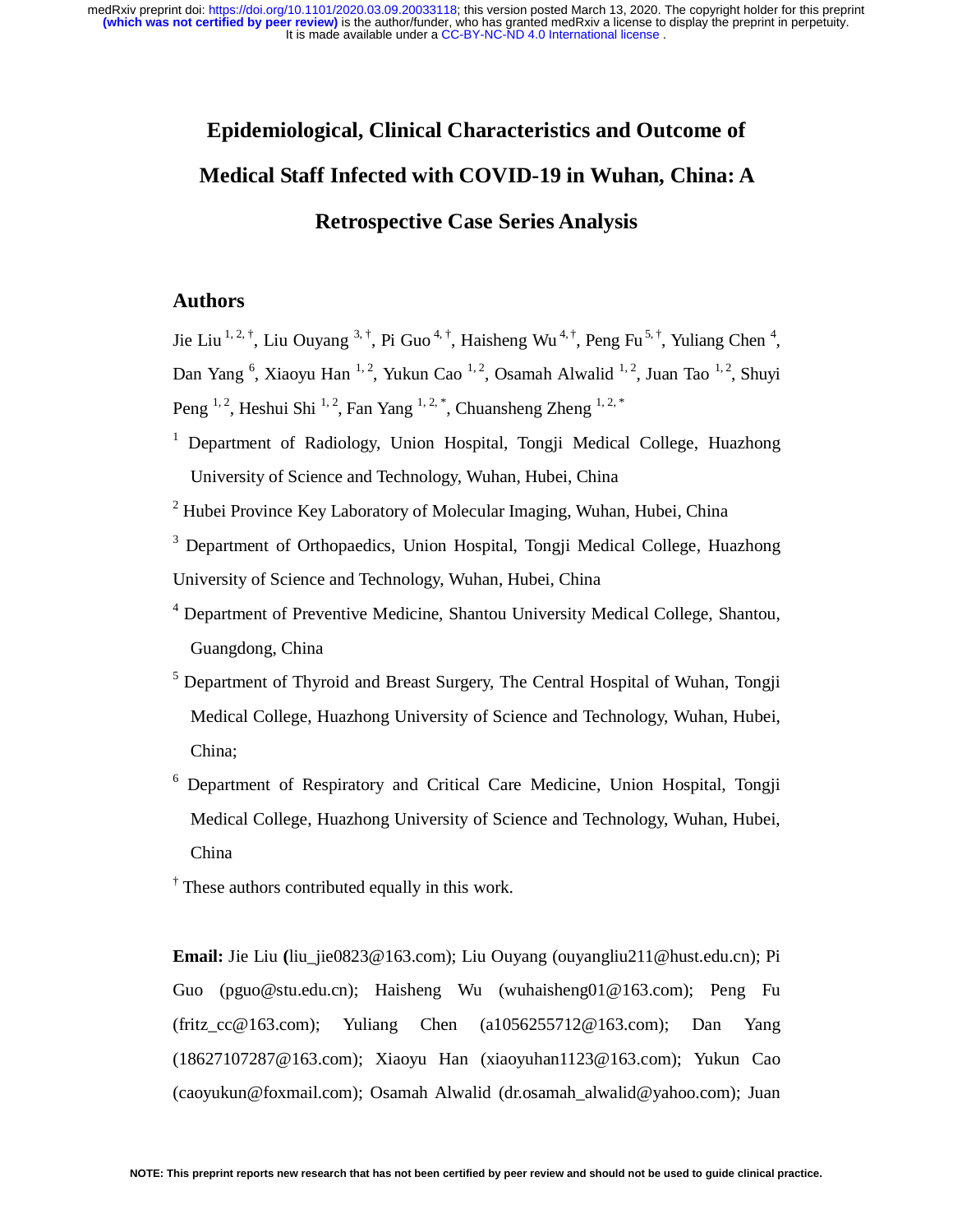> Tao (2014xh0917@hust.edu.cn); Shuyi Peng (shuyi.peng@foxmail.com); Heshui Shi (heshuishi@hust.edu.cn); Fan Yang (fyang@hust.edu.cn); Chuansheng Zheng (hqzcsxh@sina.com).

## **\* Corresponding author:**

Fan Yang, Department of Radiology, Union Hospital, Tongji Medical College, Huazhong University of Science and Technology, Wuhan, Hubei, China (Email: fyang@hust.edu.cn)

Chuansheng Zheng, Department of Radiology, Union Hospital, Tongji Medical College, Huazhong University of Science and Technology, Wuhan, Hubei, China (Email: hqzcsxh@sina.com)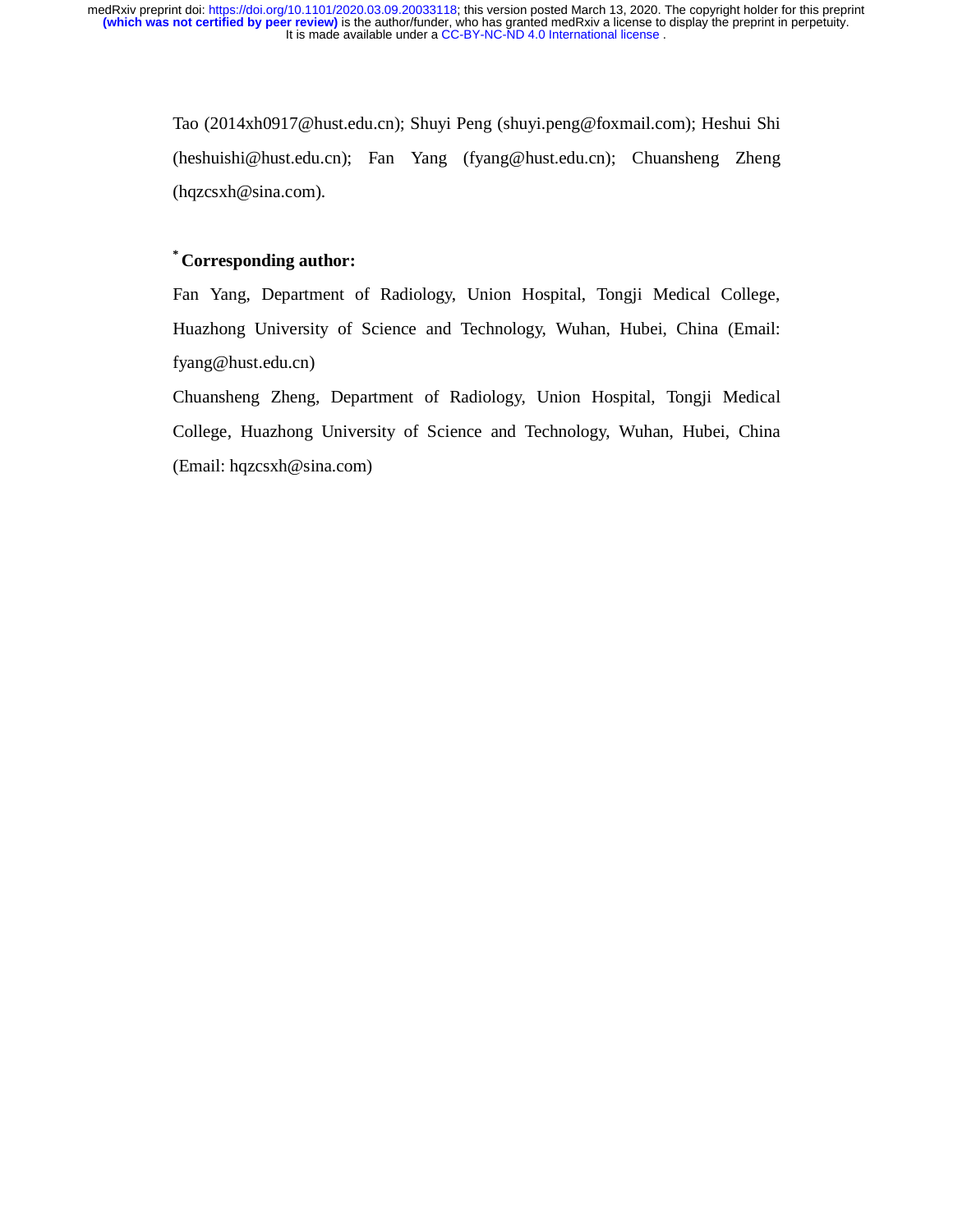#### **Summary**

**Backgrounds** Since December 2019, a novel coronavirus epidemic has emerged in Wuhan city, China and then rapidly spread to other areas. As of 20 Feb 2020, a total of 2,055 medical staff confirmed with coronavirus disease 2019 (COVID-19) caused by SARS-Cov-2 in China had been reported. We sought to explore the epidemiological, clinical characteristics and prognosis of novel coronavirus-infected medical staff.

**Methods** In this retrospective study, 64 confirmed cases of novel coronavirus-infected medical staff admitted to Union Hospital, Wuhan between 16 Jan, 2020 to 15 Feb, 2020 were included. Two groups concerned were extracted from the subjects based on duration of symptoms: group 1 ( $\leq 10$  days) and group 2 ( $> 10$  days). Epidemiological and clinical data were analyzed and compared across groups. The Kaplan-Meier plot was used to inspect the change in hospital discharge rate. The Cox regression model was utilized to identify factors associated with hospital discharge.

**Findings** The median age of medical staff included was 35 years old. 64% were female and 67% were nurses. None had an exposure to Huanan seafood wholesale market or wildlife. A small proportion of the cohort had contact with specimens (5%) as well as patients in fever clinics (8%) and isolation wards (5%). Fever (67%) was the most common symptom, followed by cough (47%) and fatigue (34%). The median time interval between symptoms onset and admission was 8.5 days. On admission, 80% of medical staff showed abnormal IL-6 levels and 34% had lymphocytopenia. Chest CT mainly manifested as bilateral (61%), septal/subpleural (80%) and ground-glass (52%) opacities. During the study period, no patients was transferred to intensive care unit or died, and 34 (53%) had been discharged. Higher body mass index (BMI) (≥ 24 kg/m<sup>2</sup>) (HR 0.14; 95% CI 0.03-0.73), fever (HR 0.24; 95% CI 0.09-0.60) and higher levels of IL-6 on admission (HR 0.31; 95% CI 0.11-0.87) were unfavorable factors for discharge.

**Interpretation** In this study, medical staff infected with COVID-19 have relatively milder symptoms and favorable clinical course, which may be partly due to their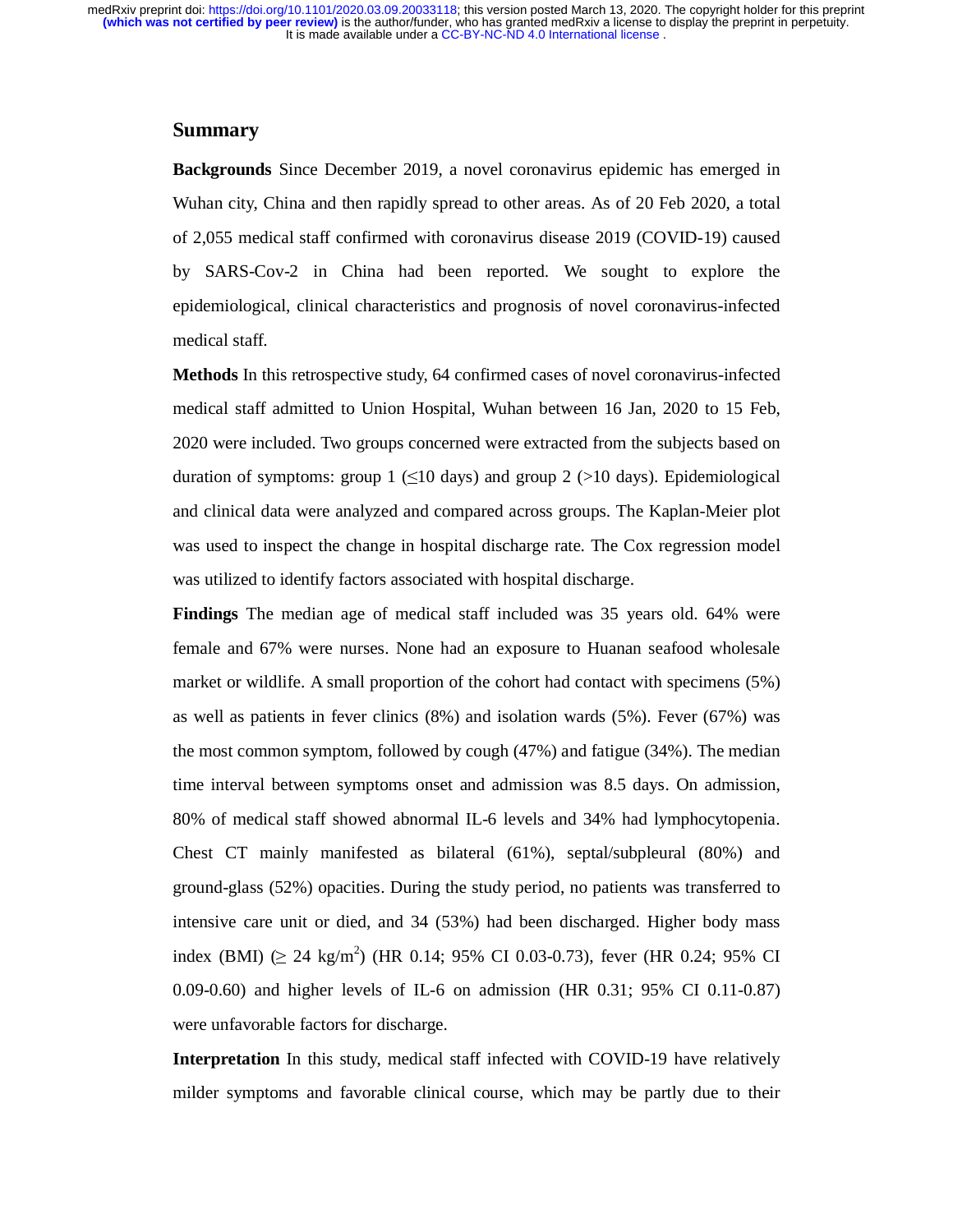> medical expertise, younger age and less underlying diseases. Smaller BMI, absence of fever symptoms and normal IL-6 levels on admission are favorable for discharge for medical staff. Further studies should be devoted to identifying the exact patterns of SARS-CoV-2 infection among medical staff.

> **Keywords:** COVID-19; medical staff; infectious disease; retrospective study; Prognosis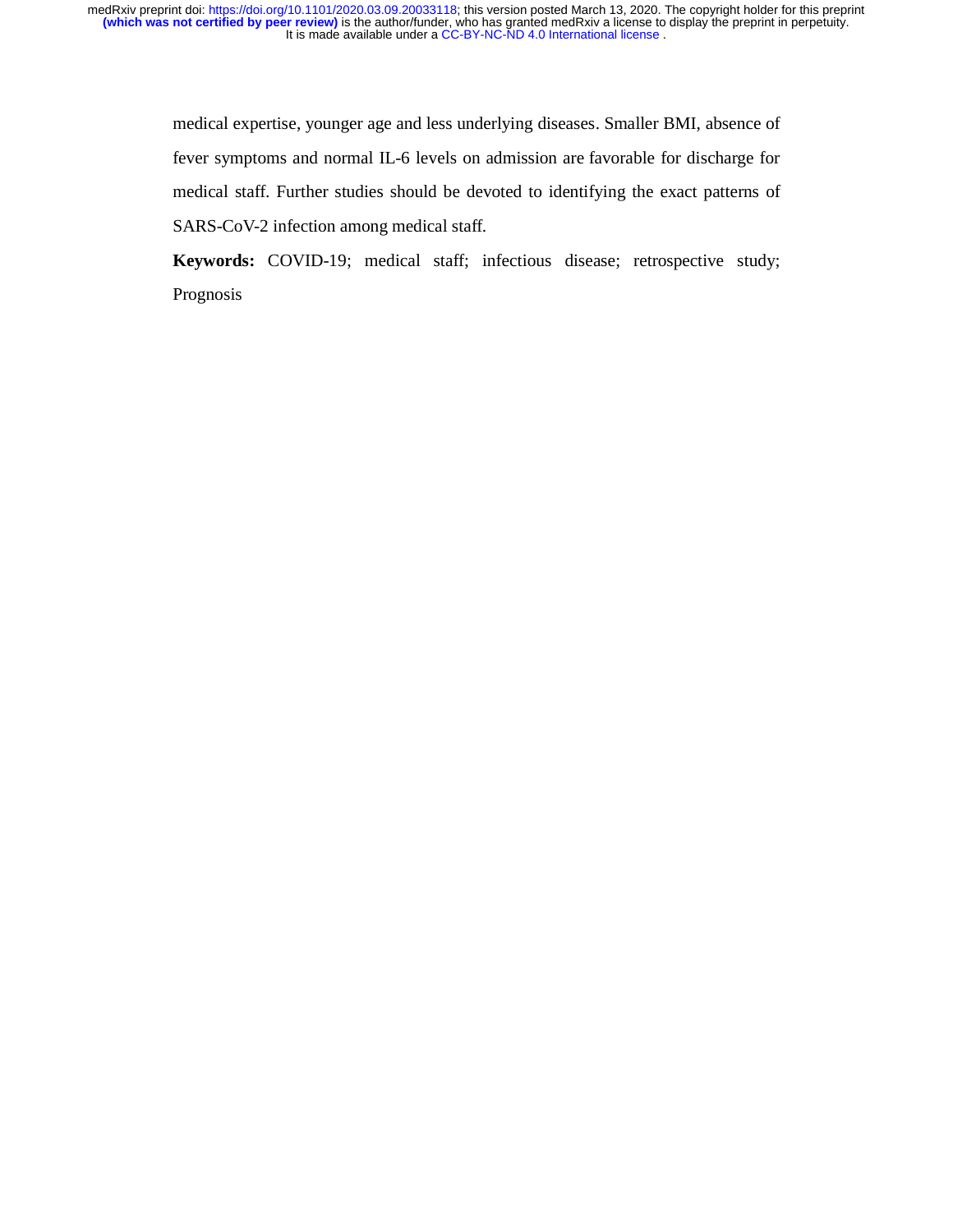## **Introduction**

In December, 2019, a group of novel atypical pneumonia patients with uncertain etiology but mostly linked to the Huanan Seafood Wholesale Market emerged in Wuhan, China [1]. A later confirmed pathogen of this previously unknown pneumonia was described as a novel coronavirus, currently named as severe acute respiratory syndrome coronavirus 2 (SARS-Cov-2; previously known as 2019nCoV), was ascertained by unbiased sequencing analysis of lower respiratory tract samples from early cases on 7 Jan 2020, following which the protocol of real-time reverse-transcriptase polymerase chain reaction (RT-PCR) assay for this novel coronavirus had also been developed [2-7]. In fact, the epidemics of the two other novel coronaviruses, namely severe acute respiratory syndrome coronavirus (SARS-CoV) and Middle East respiratory syndrome coronavirus (MERS-CoV), have posed a huge threat to public health in the past two decades [8, 9]. SARS-Cov-2 in this outbreak, like the previous two viruses, is also categorized within the same genus of the subfamily Orthocoronavirinae within the family Coronaviridae, but shows a strong affinity for human respiratory receptors [10, 11].

By 11 Feb 2020, coronavirus disease 2019 (COVID-19) due to the SARS-Cov-2 has caused more than 40,000 laboratory confirmed cases and 1,023 deaths among them in China [12]. Sufficient evidence indicated that the COVID-19 clustered within close-contact human groups, such as family and hospital settings [13-17]. The SARS-CoV-2 epidemic has transmitted throughout China and to other countries due to massive population movements before the Lunar New Year [14], and consequently escalated as a Public Health Emergency of International Concern declared by World Health Organization (WHO) [18]. As of 4 Mar 2020, more than 90,000 confirmed cases infected with SARS-CoV-2 have been identified globally [19].

Information pointing to the epidemiology and clinical features of general confirmed cases has been accumulating. The previous studies enrolling 41, 99 and 138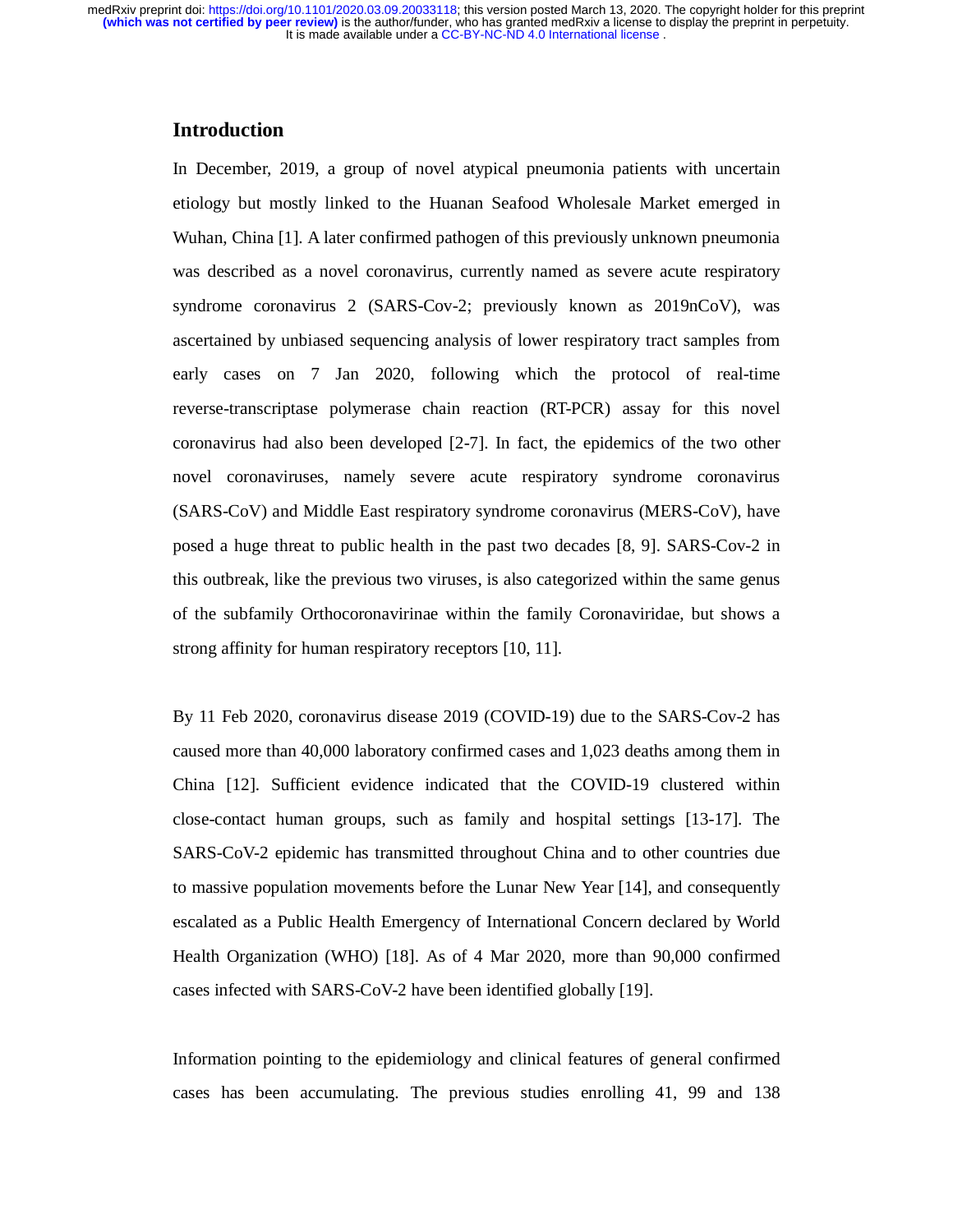> confirmed cases admitted to Wuhan, respectively, provided an insight into epidemiological characteristics, clinical manifestations, treatment measures and clinical outcomes of these patients [1, 20, 21]. In particular, a recent study in Zhejiang province, China indicated that the symptoms of patients outside of Wuhan perhaps are relatively mild versus symptoms of initial cases in Wuhan [10]. Meanwhile, a new finding from a national wide descriptive report drew a huge amount of attention, which declared that the total number of confirmed novel coronavirus-infected medical staff was as high 1,716 as of 11 February 2020, with a peak incidence occurring on 28 January 2020 [12]. Hospital-related transmission are one of the causes for infection of health-care workers [21], especially in the early stages of COVID-19 epidemic when there was a lack of knowledge about transmission approaches of SARS-CoV-2, as well as in the period when facing a shortage of protective materials. Nonetheless, the predominant cause of the infection and the failure of protection among health workers remains to be investigated [12].

> Despite the increased attention towards protecting medical staff from infection, information regarding the epidemiology and clinical features of medical staff confirmed with COVID-19 is scarce. This single-centered, retrospective study aimed to describe epidemiological, clinical, laboratory and radiographic features, treatment, and prognosis of a group of medical staff confirmed with COVID-19 who were admitted to Union Hospital, Wuhan. We hope the findings in the present study will provide an insight into the prevention and treatment of this novel coronavirus for the global community.

## **Methods**

#### **Study design and participants**

We performed a single-centered, retrospective study on a group of novel coronavirus-infected medical staff at Wuhan Union Hospital, one of the hospitals treating patients confirmed with COVID-19 at the earliest time. Diagnosis of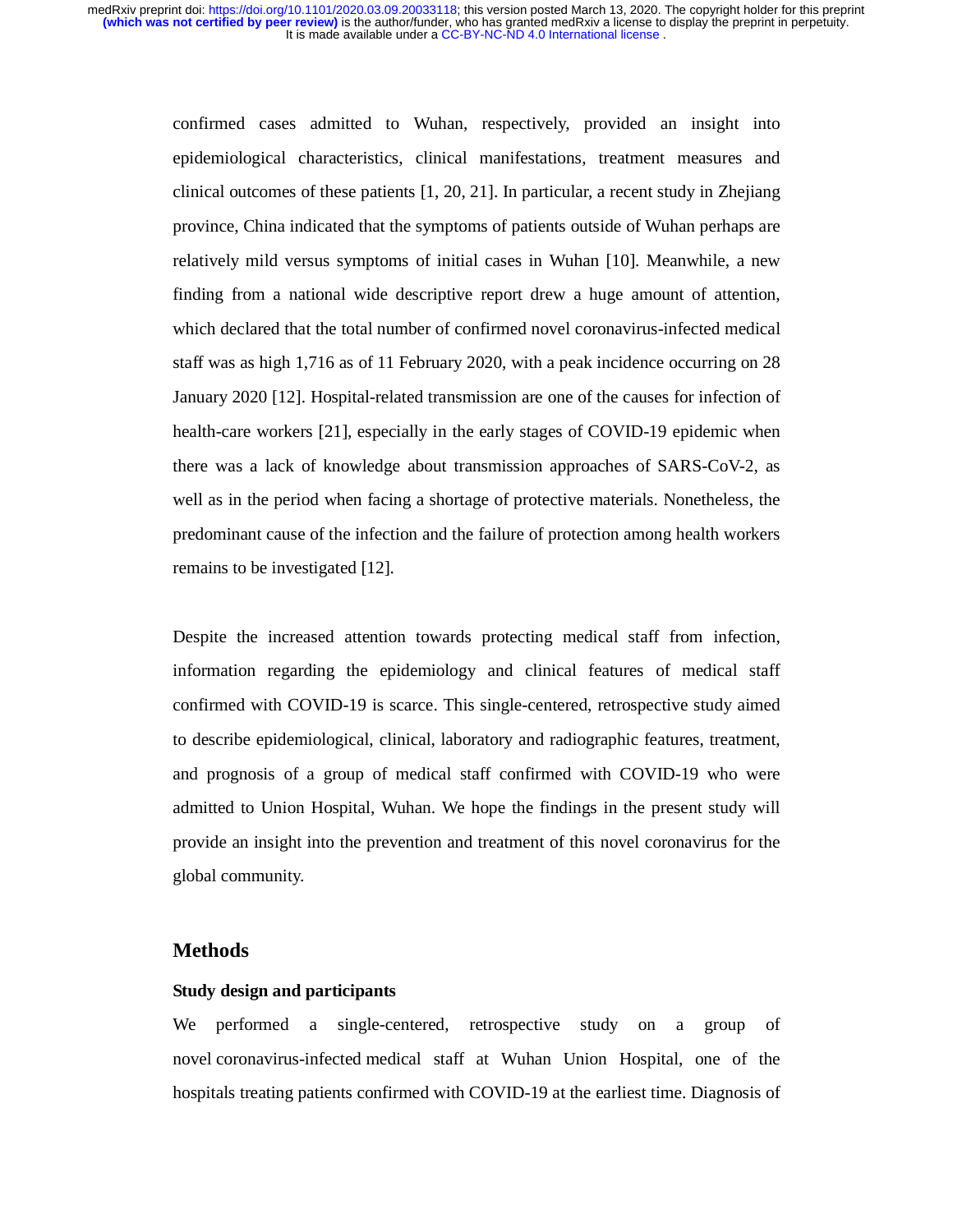> cases with SARS-Cov-2 infection conforms to the WHO interim guidance [7]. Details regarding laboratory confirmation protocol for SARS-CoV-2 were described by previous studies [1, 21]. Throat-swab specimens were screened for SARS-CoV-2 and other respiratory viruses (influenza, respiratory syncytial virus, etc.) by real-time RT-PCR assays. A total 64 medical staff, who were confirmed by SARS-CoV-2 real-time RT-PCR test on respiratory secretions collected by throat swab and undergone serial chest CT scans following their admission to isolation wards of Union Hospital between 16 Jan and 15 Feb, 2020, were enrolled.

> This retrospective study was approved by the Ethics of Committees of Union Hospital, Tongji Medical College, Huazhong University of Science and Technology. Written informed consent was waived due to the rapid emergence of this infectious disease.

#### **Data collection**

The epidemiological data, medical and nursing records, laboratory examinations, chest computed tomography (CT) of all patients were reviewed and abstracted with concerted efforts of experienced clinicians. Data were collected at the time of symptoms onset, presentation for medical advice and in-patient admission. The clinicians who had experience of treating patients with confirmed SARS-Cov-2 infection reviewed and collected the medical records of patients, and preliminarily collated the data. The clinical data were extracted through a standardized form for case report as previously described [23]. Epidemiological data, including exposure histories before symptoms onset (whether there is a history of exposure to the Huanan Seafood Wholesale Market, or wildlife), and close contact with laboratory-confirmed or suspected cases of COVID-19 in a work environment (fever clinics, or isolation wards), specimens (pharyngeal swab, blood, sputum specimens, etc.) or family members with COVID-19 were collected. In addition, information about preventive medication among medical staff was also collected.

We have also collected the data on demographics, clinical manifestations, laboratory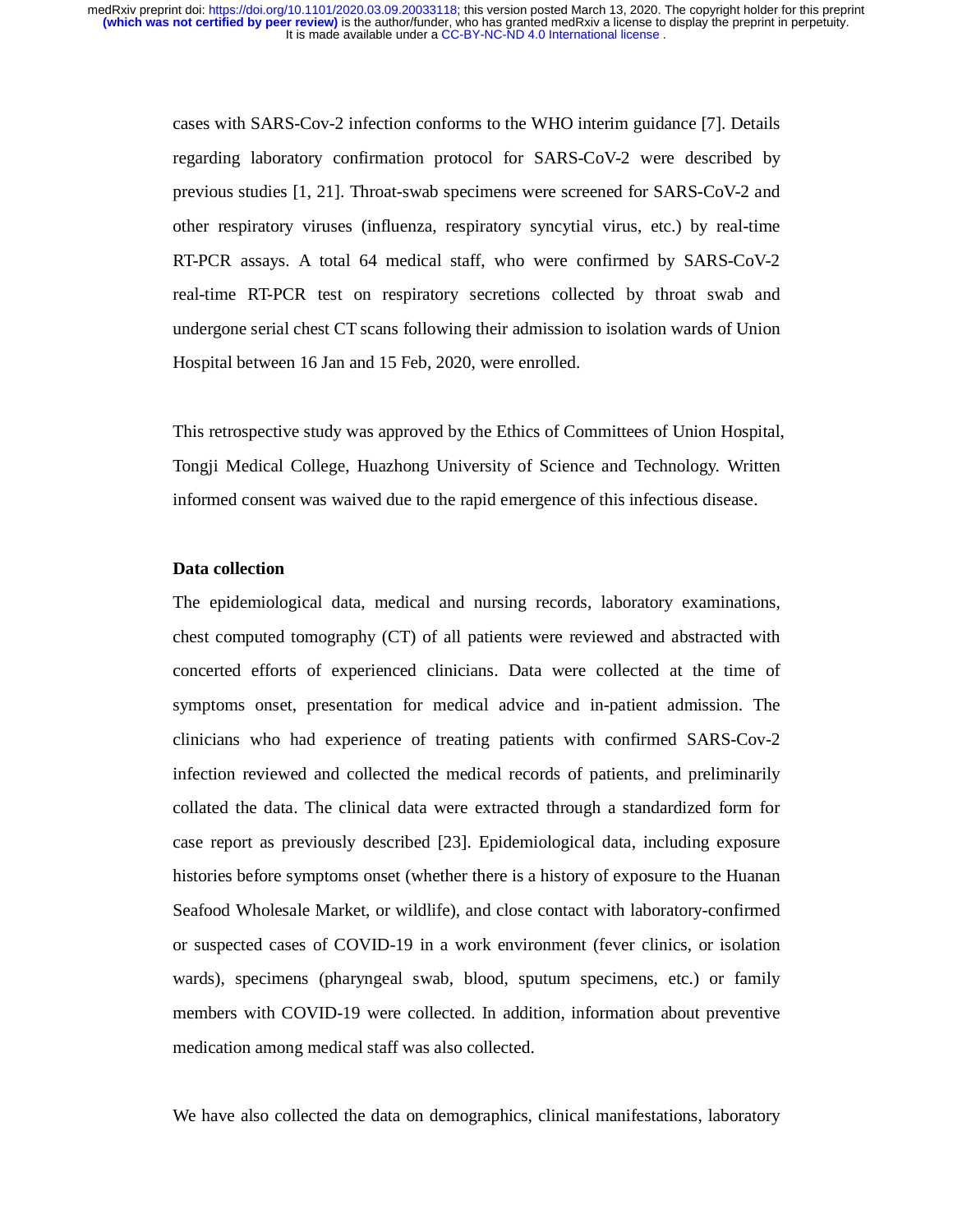> examinations and radiological studies. These included age, sex, occupation (doctor, or nurse), body mass index (BMI  $\geq$ 24, or <24 kg/m<sup>2</sup>), current smoking status (yes, or no), disease severity (non-severe, or severe), date of symptom onset, symptoms before hospital admission (fever, cough, fatigue, sore throat, myalgia, sputum production, difficulty breathing or chest tightness, chill, loss of appetite, diarrhea, and chest pain), coexisting conditions (e.g. hypertension, diabetes, etc.), laboratory testing indicators on admission (leucocyte count, lymphocyte count, platelet count, D-dimer, creatinine, creatine kinase, lactose dehydrogenase, alanine aminotransferase, aspartate aminotransferase, hemoglobin, ferritin, C-reactive protein, Amyloid A, total bilirubin, procalcitonin, erythrocyte sedimentation rate, interleukin-6 (IL-6) and lymphocyte subsets, etc.), radiologic assessments of chest CT (lung involvement, lung lobe involvement, predominant CT changes, predominant distribution of opacities, etc.), treatment measures (antibiotics agents, antiviral agents, traditional Chinese medicine, immune globulin, thymosin, corticosteroids and oxygen therapy), and complications (e.g. pneumonia, acute respiratory distress syndrome, acute cardiac injury, acute kidney injury, shock, etc.). All CT images were analyzed by two radiologists (J.L. and F.Y., who had 5 and 21 years of experience in thoracic radiology, respectively) utilizing the institutional digital database system without access to clinical and laboratory findings. Images were reviewed independently, and final decisions were reached by discussion and consensus. We estimated the time interval from symptom onset to admission with maximum information available - that is, all the exact date of initial symptoms provided by the patients. Then the aggregated data was sent to data analysis group. Prior to statistical analysis, the aggregated data were cross - checked by group members to guarantee the correctness and completeness of data.

#### **Outcomes**

The clinical outcomes and prognosis were continuously observed up to 24 Feb 2020. We defined the primary outcomes as discharge. The discharge criteria of inpatients included all the following three conditions [24]: (1) body temperature return to normal for more than 3 days and respiratory symptoms improvement; (2) resolution of lung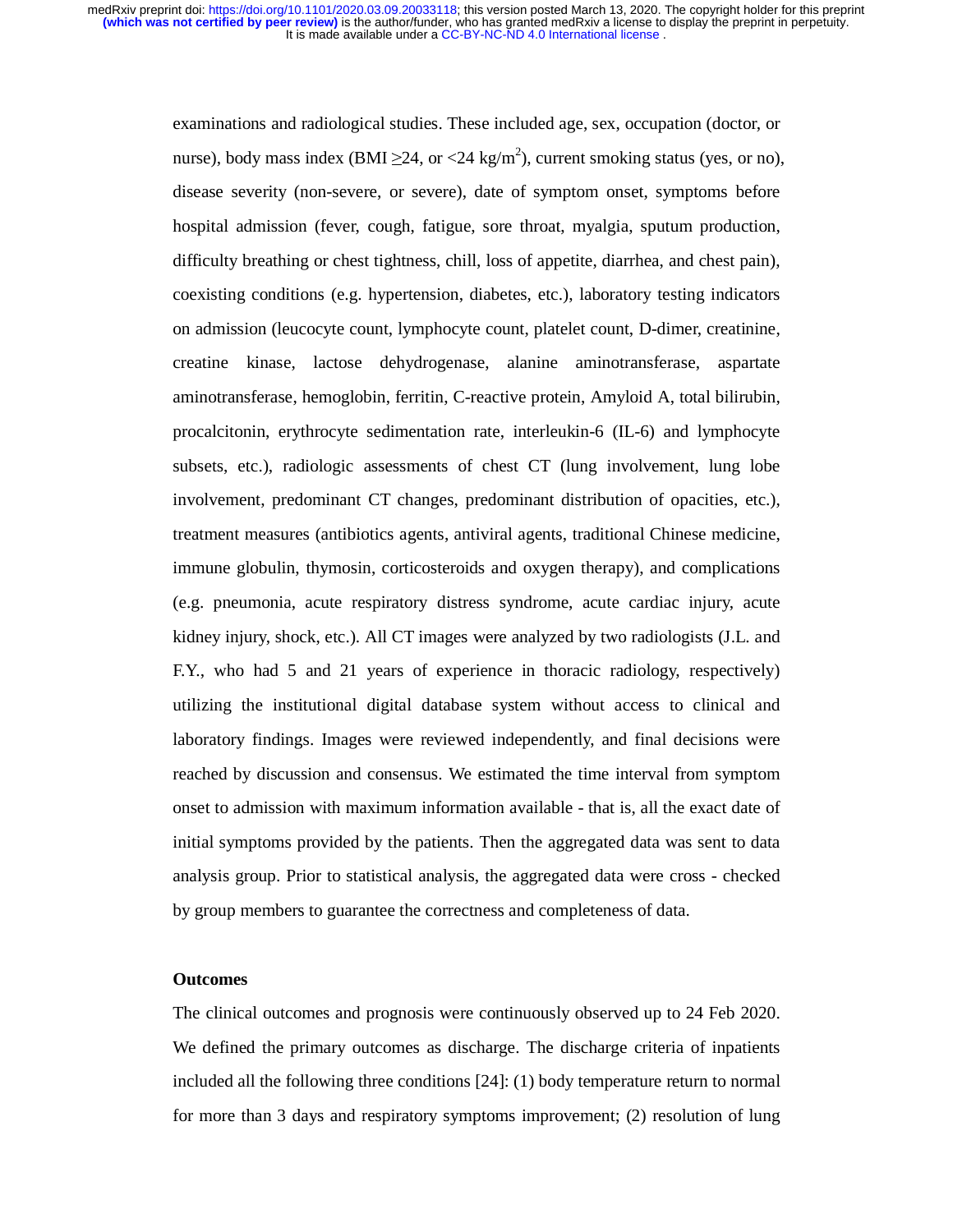involvement demonstrated by chest CT; (3) two consecutive RT-RCR tests, with sampling interval of more than 1 day, showing a negative result. Secondary outcomes consisted of hospital discharge rate and length of hospital stay. Given that treatment and monitoring of some patients in our study were still ongoing, a fixed time-interval of observation was not applied to these clinical outcomes.

#### **Statistical analysis**

This study devoted to report the epidemiological, clinical characteristics and prognosis of medical staff confirmed with COVID-19. Continuous variables were checked for distribution normality by means of the Kolmogorov-Smirnov test, following which they were summarized as either means with standard deviations (SD) or medians with interquartile ranges (IQR) as appropriate. Counts and percentages were utilized to describe categorical variables. Given the cut-off point at 10th day of symptoms onset proposed by previous studies [1, 21], we assigned the patients into either one of two groups based on duration of symptoms: group  $1 \leq 10$  days) and group 2 (>10 days). We applied a Kaplan-Meier plot to inspect the change of hospital discharge rate. The proportional hazard Cox regression model was utilized to ascertain factors associated with hospital discharge. Univariate models with a single variable once at a time were first fitted. The statistically significant risk factors as well as age and sex were, then, included into a final multivariate Cox regression model. The hazards ratios (HRs) along with the 95% confidence intervals (95% CIs) were calculated.

Statistical tests were two-sided with significance set at  $\alpha$  less than 0.05. We performed all data analyses by R software version 3.6.2 (R Foundation for Statistical Computing).

# **Results**

#### **Epidemiological characteristics**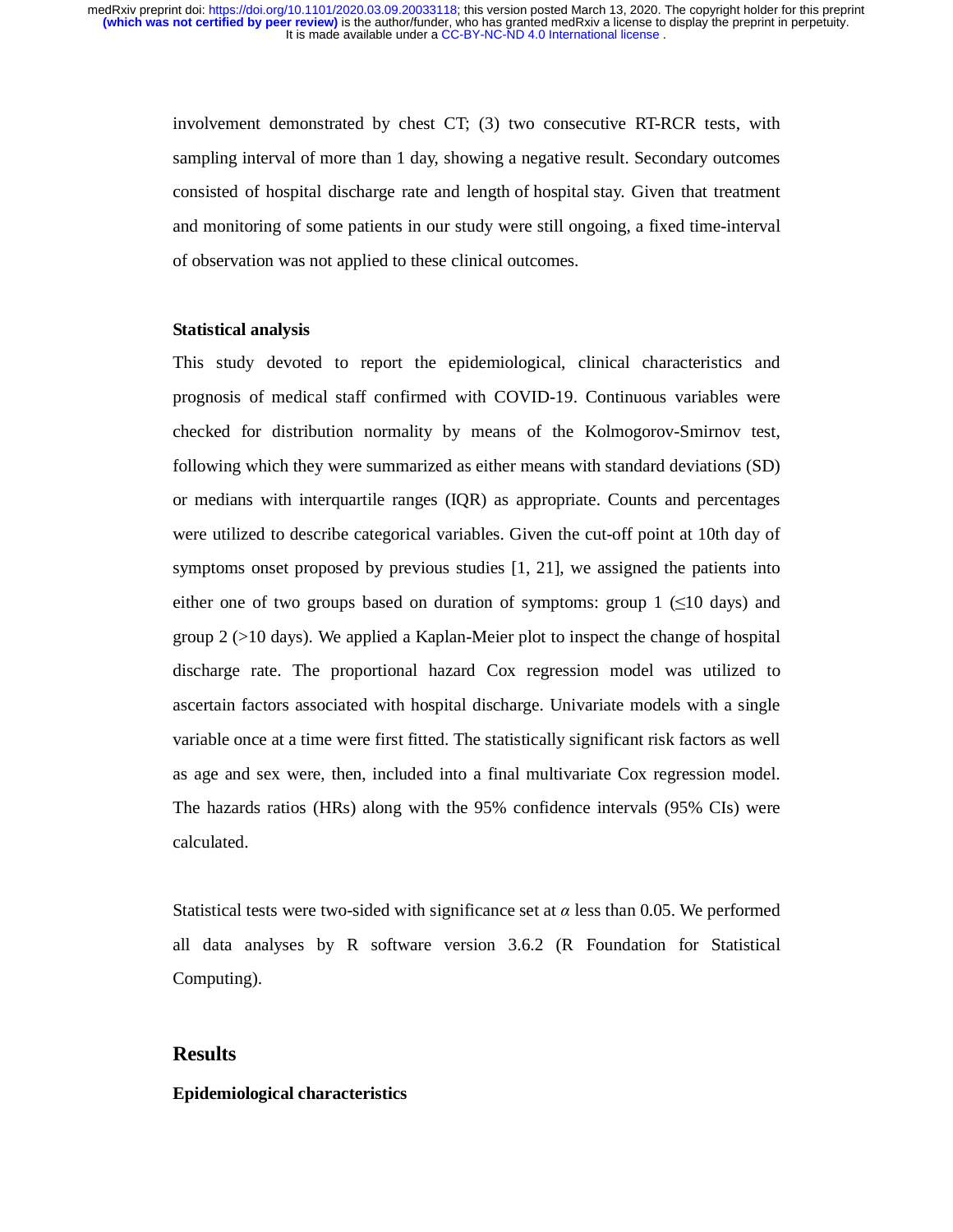During the study period, epidemiological and clinical data were collected on 64 medical staff with laboratory-confirmed SARS-Cov-2 infection from Wuhan Union Hospital, of whom 62 (97%) provided an exact date of symptom onset and only 1 case (2%) was severe. The patients aged between 23 and 63 years old, and median age was 35 years (IQR 29-43 years). The median age in group 1 was 37 years (IQR 32-44 years), and in group 2 it was 30 years (IQR 27-36 years). More than half of the cohort were female (64%) and nurse (67%). There were 7 (11%) overweight cases (BMI  $\ge$ 24 kg/m<sup>2</sup>) and only 1 was current smoker.

Among the 64 medical staff recruited, no one had an exposure to Huanan seafood wholesale market or wildlife, while 4 (6%) medical staff had family members confirmed with SARS-CoV-2 infection. During patient care, 5 (8%) and 3 (5%) cases had contact with patients in fever clinics and isolation wards, respectively, and 3 (5%) had direct contact with specimens collected from confirmed patients. 10 (16%) of 64 medical staff have used preventive medications (Table 1).

#### **Clinical features**

The median duration between symptoms onset and admission was 8.5 (IQR 4.3-15.0) days of the entire cohort; 5.0 (IQR 3.0-7.0) days in group 1 and 18.0 (IQR 14.0-24.0) days in group 2. There were 8 (13%) cases, most of whom were assigned to group 1, with one or more co-morbidities: 3 (5%) had hypertension, 2 (3%) had uterine fibroids, and one (2%) each had diabetes, depressive disorder, thyroid nodules or abdominal lymphatic tuberculosis. The three most common symptoms were fever (67%), cough (47%) and fatigue (34%). The relatively less common symptoms were sore throat, myalgia, difficulty breathing or chest tightness, sputum production, headache, chill, loss of appetite, diarrhea, and chest pain (Table 1).

Table 2 shows the laboratory and radiographic findings of 64 medical staff with confirmed COVID-19. On admission, the blood counts of 11 (17%) cases showed leukocytopenia and only one (2%) showed leukocytosis. 22 (34%) presented with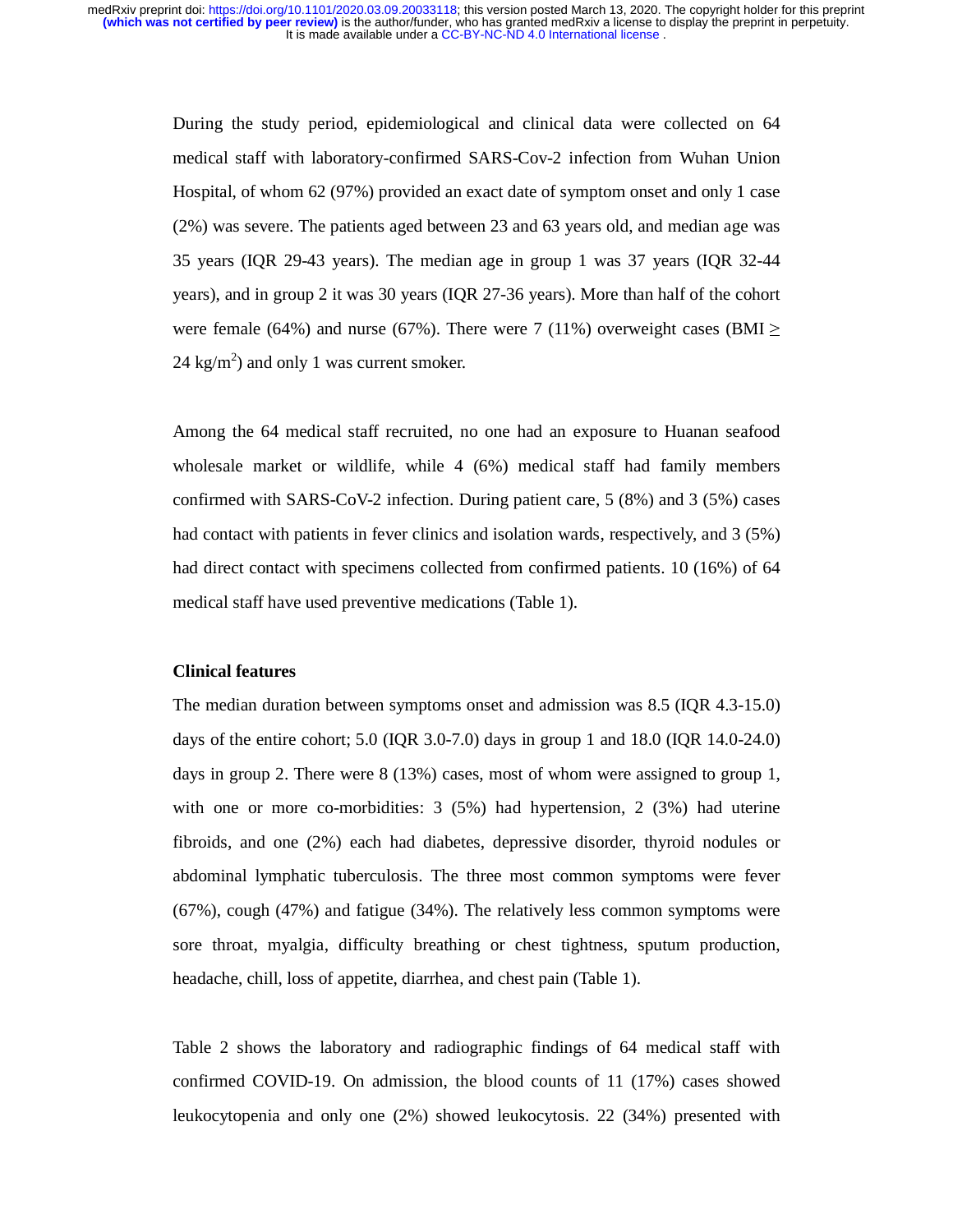> lymphocytopenia and 7 (11%) presented thrombocytopenia. Most cases demonstrated normal levels of D-dimer, creatinine, and creatine kinase, but elevated C-reactive protein and amyloid A levels were presented in 45% and 59% of cases, respectively. Elevated levels of alanine aminotransferase (13%) and aspartate aminotransferase (9%) were less common. A small proportion (3%) of cases had abnormal procalcitonin serum level  $(0.5 \text{ ug/L})$ . Notably, 47 (80%) of cases had high levels of IL-6  $(>2.9 \text{ pg/ml})$ . Medical staff of group 1 had more prominent laboratory abnormalities (i.e., leukocytes, lymphocytes, platelet, alanine aminotransferase, amyloid A and IL-6) as compared with those in group 2.

> As evidenced by Table 2 which illustrate the radiological findings in the study cohort on chest CT, 58 (91%) of 64 cases showed abnormalities (Figure 1). 39 (61%) had bilateral lung involvement (Figure 1, A and C). The right lower lobe (70 %) and left lower lobe (64%) were the most common involved lobes. Ground glass opacity was regarded as the predominant abnormality on chest CT (Figure 1, A and B) observed in 33 (52%) of cases, meanwhile subpleural distribution was predominant as identified in 51 (80%) (Figure 1, C). Thickening of the adjacent pleura, nodules, emphysema, pleural effusion and lymphadenopathy were relatively rare. CT scans also found that 19 (30%) of medical staff had one or more chronic lung lesions with a static picture on serial CT examinations (Figure 1, D).

#### **Treatment measures and prognosis**

Of the study participants, no person was transferred to an intensive care unit for mechanical ventilation due to acute respiratory distress syndrome. 9 (14%) patients needed an electrocardiograph monitoring, among whom 8 were in group 1. Empirical intravenous antibiotic treatment was administered in 55 (86%) patients. All the patients were given empirical antiviral therapy. Meanwhile, 13 (20%) were offered traditional Chinese medicine, 23 (36%) patients were given immune globulin, 33 (52%) were given thymosin, and 7 (11%) received corticosteroids. As for oxygen therapy, 32 (50%) used nasal cannula and only 2 (3%) used face mask, while no one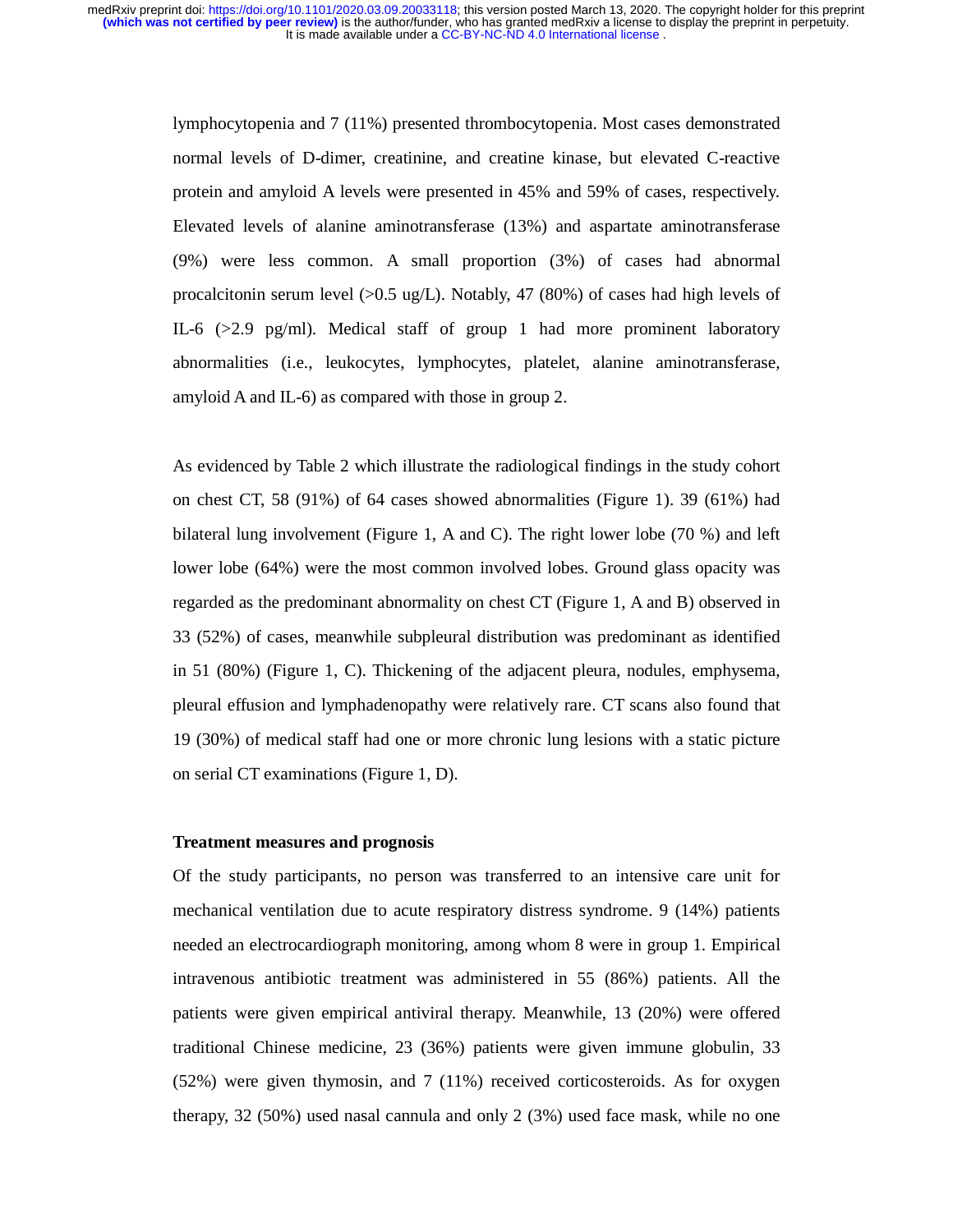needed invasive mechanical or ventilation extracorporeal membrane oxygenation. As a whole, despite the negligible difference of antiviral treatment between two groups, most of the cases who received electrocardiogram monitoring, antibiotics, immune globulin, thymosin and oxygen therapy belonged to group 1, whereas the proportion given traditional Chinese medicine was higher in group 2 (Table 3).

By 24 Feb, 2020, 34 (53%) of the cases have been discharged and none had died, the remaining cases were still in hospital to receive supportive therapy. The median length of hospital stay was 12.5 (IQR 9.0-19.8) days in total, 18.0 (IQR 13.0-20.5) days in group 1 and 9.0 (IQR  $6.0-11.0$ ) days in group 2 (Table 3). The overall median discharge time (i.e. equal to the time that half of the patients left the hospital) was 20 days (Figure 2A).

It should be noted that the endpoint of Cox model was discharge, and patients who continued to be hospitalized as of 24 Feb 2020 would be regarded as censored data. The HR metric derived from multivariate Cox regression model was utilized to ascertain factors significantly associated with the endpoint of patients infected with SARS-CoV-2. Results of the final multivariate Cox regression model showed that larger BMI  $( \geq 24 \text{ kg/m}^2)$  (HR 0.14; 95% CI 0.03-0.73), fever symptoms (HR 0.24; 95% CI 0.09-0.60) and increased IL-6 levels ( $> 2.9$  pg/ml) on admission (HR 0.31; 95% CI 0.11-0.87) were unfavorable factors for hospital discharge (all HRs <1 and all P-values <0.05) according to Cox regression mode (Figure 2B).

## **Discussion**

By 20 Feb, 2020, 476 hospitals across China had reported, in total, 2,055 laboratory-confirmed cases of medical staff with SARS-CoV-2 infection, of which the majority (88%) were from Hubei province [25]. According to China-WHO joint investigation report, most of the infections among medical staff occurred in the early stages of the COVID-19 outbreak in Wuhan, when there was a lack of knowledge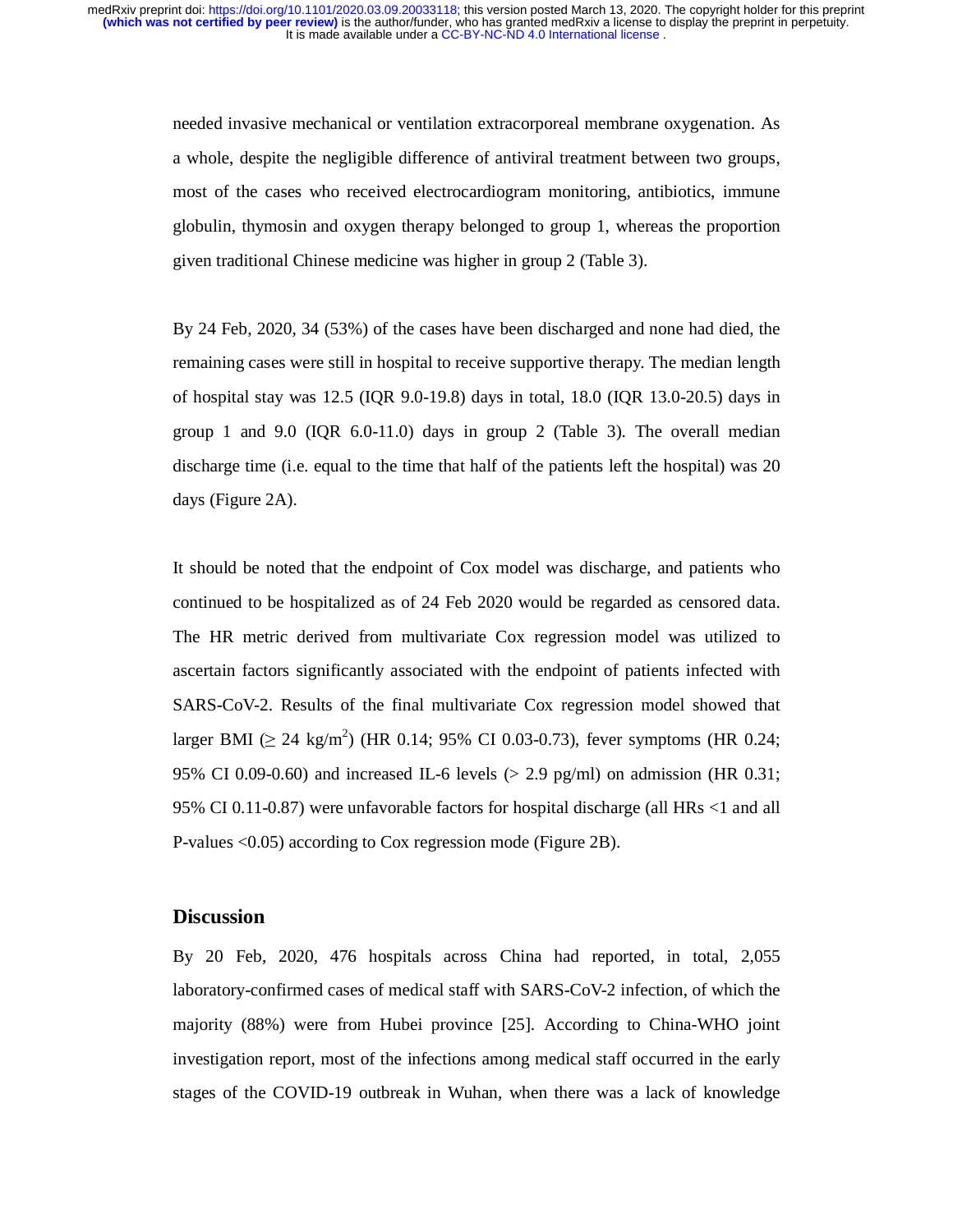> about transmission approaches and experience to fight with the SARS-CoV-2 [25]. Despite the outbreak of COVID-19 occurring in few scattered hospitals (e.g. 15 medical staff were infected at one hospital in Wuhan), hospital-related transmission is not the main transmission feature of COVID-19 in China [25]. Our findings advocate this viewpoint. According to our data, a small proportion of 64 novel coronavirus-infected medical staff had a direct contact with specimens of patients (5%) as well as patients in fever clinics (8%) and isolation wards (5%) during patient care. In addition, none of the 64 medical staff had an exposure to Huanan seafood market or wildlife, and 4 (6%) had family members with confirmed COVID-19. The exact mode of medical staff infection remains unclear. The findings are consistent with previous reports [12, 25].

> The demographic characteristics and clinical manifestations of medical staff with confirmed COVID-19 in Wuhan were not exactly the same as general confirmed patients included in recent studies [10, 12, 26]. In our study, most of the novel coronavirus-infected medical staff analyzed were females and nurses, and had a smaller median and range of age. The medical staff infected with SARS-CoV-2 have similar signs and symptoms with general confirmed infection patients [12, 26]. The infected medical staff tended to manifest on chest CT with bilateral, subpleural ground-glass opacities, which is consistent with the recent radiological reports on COVID-19 pneumonia [27-30]. Furthermore, abnormal D-dimer levels as well as abnormal functions of kidney, heart and liver was relatively rare among medical staff with SARS-CoV-2 infection.

> In our study, only one of 64 medical staff with SARS-CoV-2 infection was severe case, none developed acute respiratory distress syndrome or transferred to intensive care unit. More than half of the cases were discharged by 24 Feb, 2020. Previous studies suggested that 13.8% of the general confirmed patients were severe cases, among whom older age, male sex, chronic diseases are more common [25, 31, 32, 33]. Contrarily, our study revealed that medical staff have relatively milder symptoms,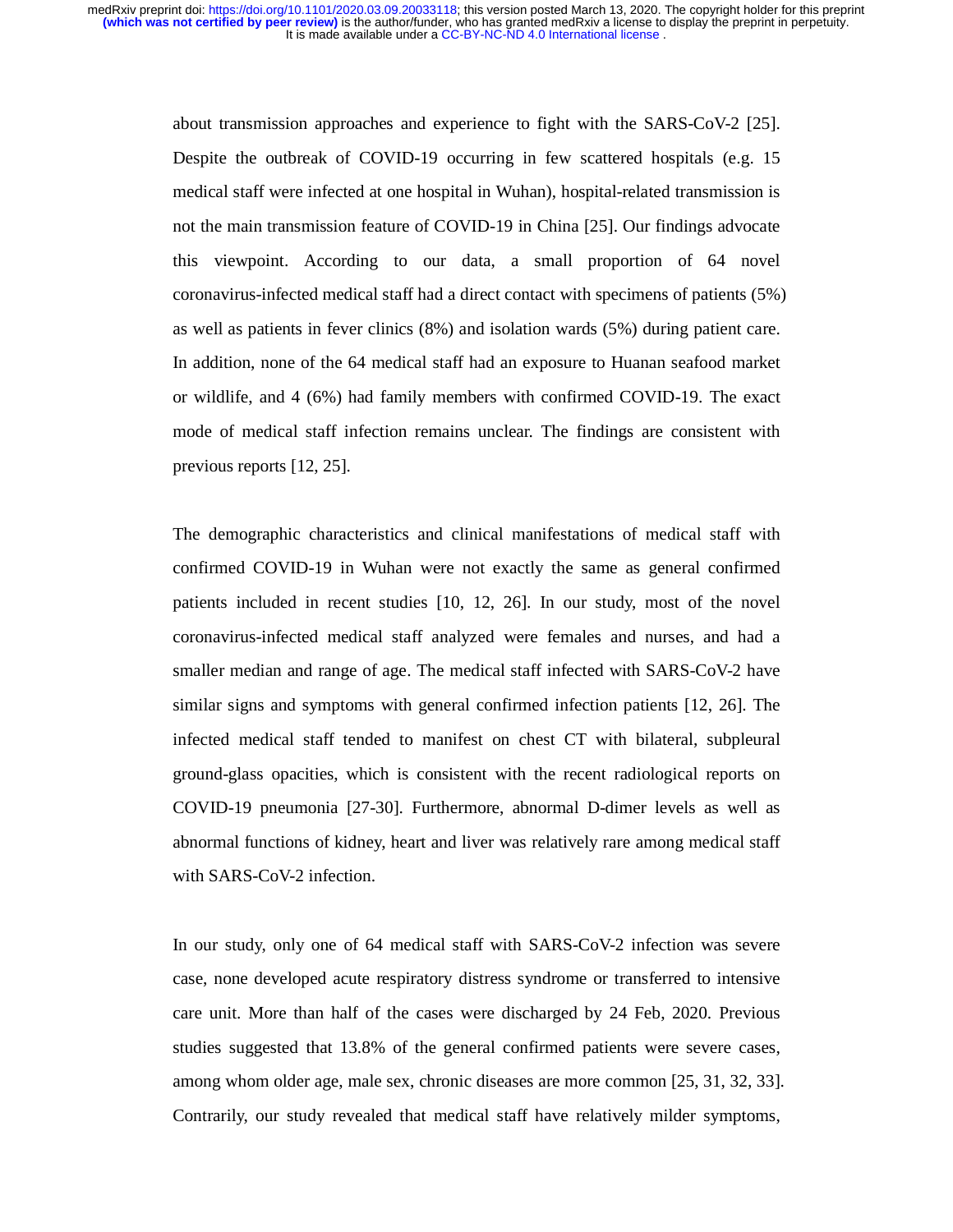> which may be partly due to their medical expertise, younger age and less underlying diseases.

> Medical staff with symptoms onset for less than 10 days by the time of admission were compared with those with symptoms of more than 10 days. We found that medical staff with symptoms for less than 10 days had more prominent laboratory abnormalities on admission, and they also experienced relatively worse clinical course and longer hospital stay. Furthermore, the median time between symptoms onset and admission of infected medical staff in this study was 8.5 days, longer than general population as described in recent publications [10, 21]. We believe that mild cases of infected medical staff without an early hospitalization was mainly because they made admirable concessions to provide the limited-number of isolation wards for infected patients with worse conditions during the peak time of COVID-19 epidemic in Wuhan.

> Predictors of hospital discharge among infected medical staff were identified by Cox model. Smaller BMI, absence of fever and normal levels of IL-6 on initial stage were favorable factors for recovery and discharge. A recent study revealed that fever was identified in only half of the patients on presentation but increased to nearly 90% after hospitalization [26]. Elevated IL-6 levels were observed in 80% of infected medical staff on admission, which is associated with inflammatory response [34, 35]. To explore how absence of fever and IL-6 levels on initial stage affect the length of hospital stay and discharge of medical staff with SARS-CoV-2 infection, further studies are needed.

> Given that epidemiology and clinical features of medical staff infected with SARS-CoV-2 is unclear, our study provides an insight to prevention and treatment of medical staff at risk of COVID-19 infection. So far, more than 40,000 medical personnel outside Hubei province gathered in Wuhan for the battle against the epidemic, and China has attached great importance to infection prevention among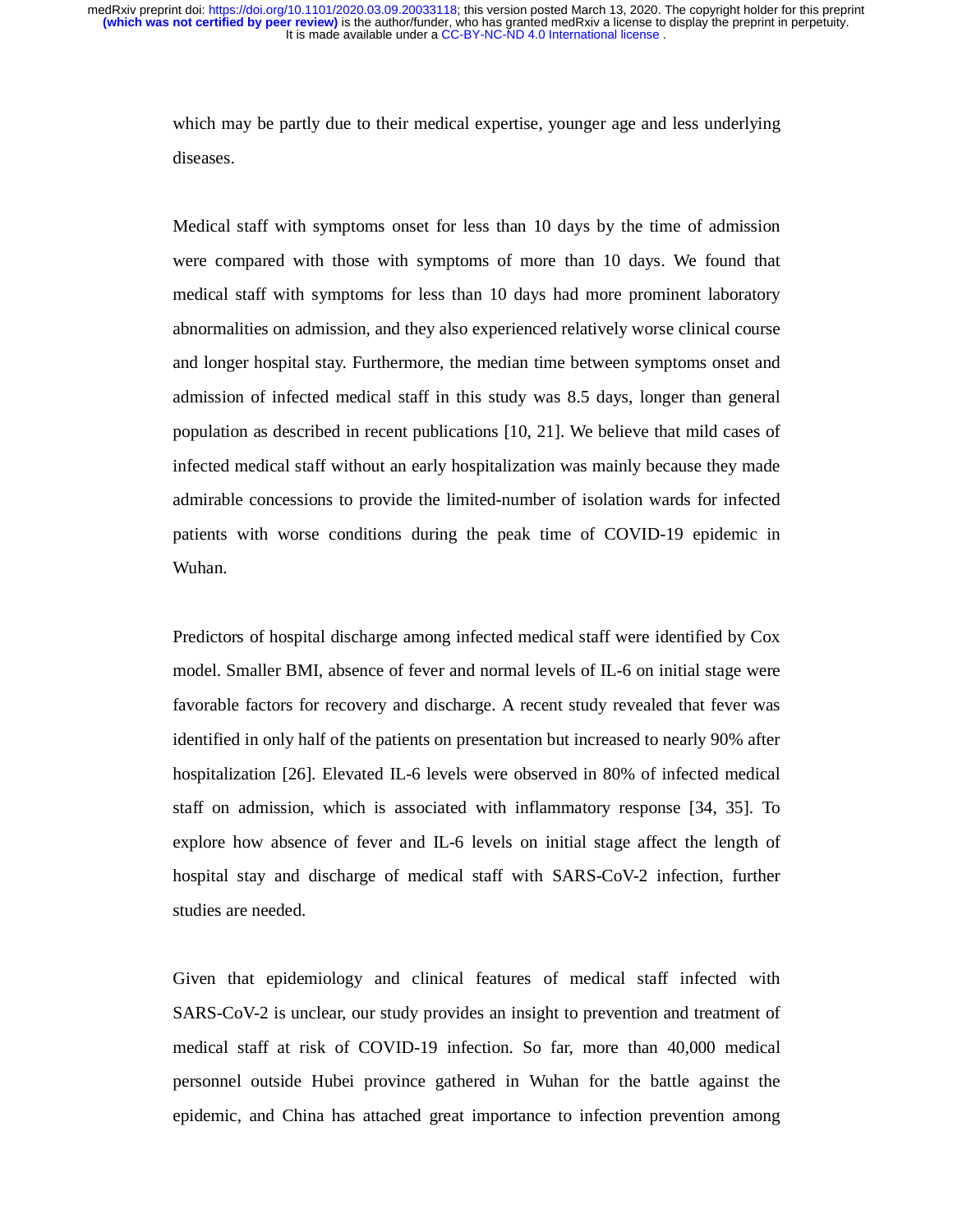> medical staff [25]. Although some safeguards have been introduced in the aspects including salary, injury suffered on the job, rest, and psychological adjustment for medical staff, the next step will continue to strengthen the promotion of these measures. Meanwhile, some potential problems remain to be solved, such as unclear patterns of infection, mental health care for medical staff [36], and the possibility of airborne transmission from aerosol production by medical practices in health care facilities [25]. A recent study from Singapore found that surface environmental and personal protective equipment contamination caused by respiratory droplets and fecal shedding from patients infected with SARS-CoV-2, suggesting that the environment is a potential viral vector [37]. Further investigations should be devoted to identifying the exact patterns of SARS-CoV-2 infection among medical staff.

#### **Limitations of this study**

We acknowledge some limitations of this study. First, only 64 for medical staff with confirmed COVID-19 from a single hospital in Wuhan were included. However, the population from which they were sampled was large and we did not include all of the cases during the study period. In fact, there are 2,055 laboratory-confirmed cases of COVID-19 in medical staff as of 20 Feb 2020 [25]. This limitation in our study may result in deviations in epidemiological and clinical observation characteristics. We hope that the findings presented here will encourage a more comprehensive assessment of SARS-Cov-2 infection in for medical staff. Second, more detailed information, particularly regarding specific causes of SARS-CoV-2 infection among for medical staff, was unavailable at the time of analysis; however, this is a retrospective, observational study and the data used in this study only provide a preliminary insight into epidemiological features and clinical outcomes of a group of for medical staff confirmed with COVID-19. Further research on this regard is needed.

## **Conclusion**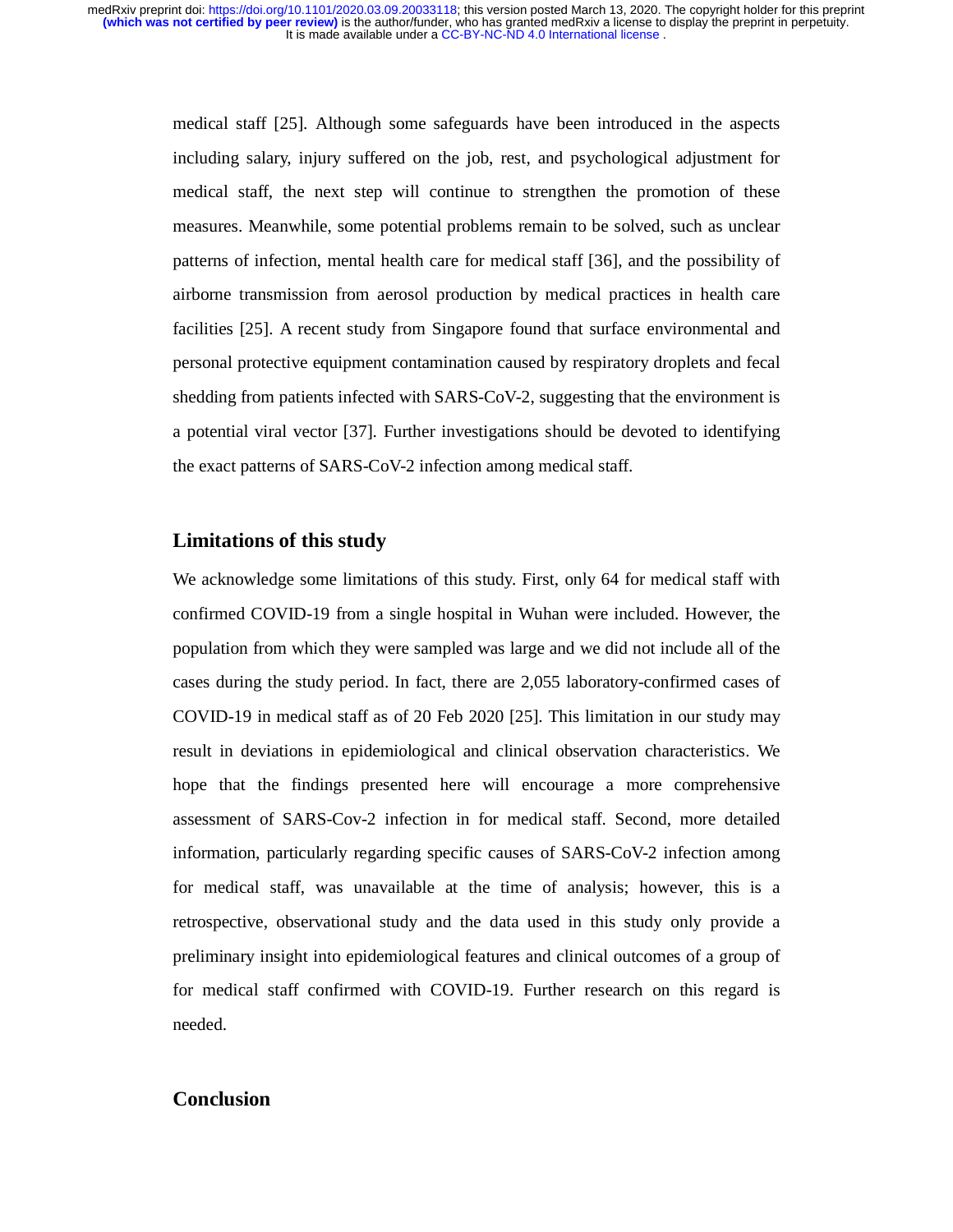The study medical staff have relatively milder symptoms and favorable clinical course, which may be partly due to their medical expertise, younger age and less underlying diseases. Smaller BMI, absence of fever symptoms and normal IL-6 levels on admission are favorable for recovery and hospital discharge for medical staff infected with COVID-19. Further investigations should be devoted to identifying the exact mode of COVID-19 among medical staff.

## **Contributors**

J.L., L.OY. and C.S.Z. conceptualized the article. J.L., L.OY., P.F., D.Y., Y.K.C., J.T. and S.Y.P. collected the epidemiological, clinical and radiological data. J.L., L.OY., P.G., H.S.W. and Y.L.C. cleaned and analyzed the data. J.L. and F.Y. contributed to radiological data interpretation. J.L., L.OY., P.G., H.S.W. and P.F. drafted the manuscript. X.Y.H., O.A., H.S.S., F.Y. and C.S.Z. revised the final manuscript. All authors approved the final draft of the manuscript. C.S.Z. is the guarantor. The corresponding author attests that all listed authors meet authorship.

#### **Declaration of interests**

All authors declare no competing interests.

## **Acknowledgments**

We would like to thank all colleagues for helping us during the current study. The authors would like to express their appreciation for all of the emergency services, nurses, doctors, and other hospital staff for their efforts to combat the COVID-19 outbreak.

## **Role of the funding source**

This study was supported by National Natural Science Foundation of China (grant numbers: 81873919). The funder of the study had no role in study design, data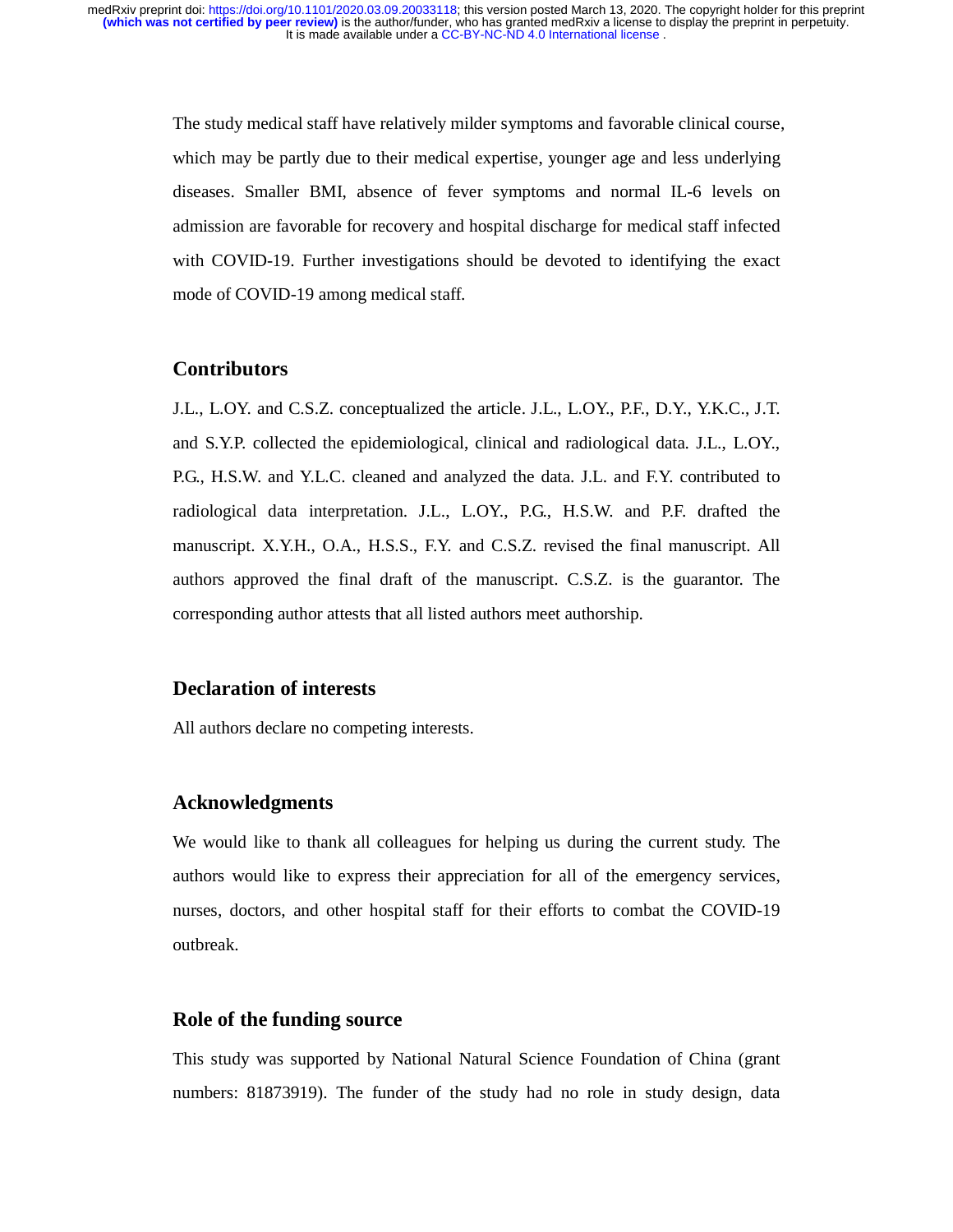> collection, data analysis, data interpretation, or writing of the report. The corresponding authors had full access to all the data in the study and had final responsibility for the decision to submit for publication.

## **References**

- 1. Huang C, Wang Y, Li X, et al. Clinical features of patients infected with 2019 novel coronavirus in Wuhan, China. *Lancet* 2020; **395**: 497-506.
- 2. WHO. Novel coronavirus China. Jan 12, 2020. http://www.who.int/csr/don/12-january-2020-novel-coronavirus-china/en (accessed Feb 22, 2020).
- 3. Lu R, Zhao X, Li J, et al. Genomic characterization and epidemiology of 2019 novel coronavirus: implications of virus origins and receptor binding. *Lancet* 2020; **395**: 565-574
- 4. Wang C, Horby P W, Hayden F G, et al. A novel coronavirus outbreak of global health concern. *Lancet* 2020; **395**: 470-473.
- 5. Zhu N, Zhang D, Wang W, et al. A novel coronavirus from patients with pneumonia in China, 2019. *N Engl J Med* 2020; **382**:727-733.
- 6. Chan J F W, Kok K H, Zhu Z, et al. Genomic characterization of the 2019 novel human-pathogenic coronavirus isolated from a patient with atypical pneumonia after visiting Wuhan. *Emerging Microbes & Infections* 2020; **9**: 221-236.
- 7. WHO. Coronavirus disease (COVID-19) technical guidance: laboratory testing for 2019-nCoV in humans. https://www.who.int/emergencies/diseases/novelcoronavirus-2019/technical-guidance/laboratory-guidance (accessed Feb 22, 2020).
- 8. Drosten C, Günther S, Preiser W, et al. Identifcation of a novel coronavirus in patients with severe acute respiratory syndrome. *N Engl J Med* 2003; **348**: 1967–76.
- 9. de Groot RJ, Baker SC, Baric RS, et al. Middle East respiratory syndrome coronavirus (MERS-CoV): announcement of the Coronavirus Study Group. *J Virol* 2013; **87**: 7790–92.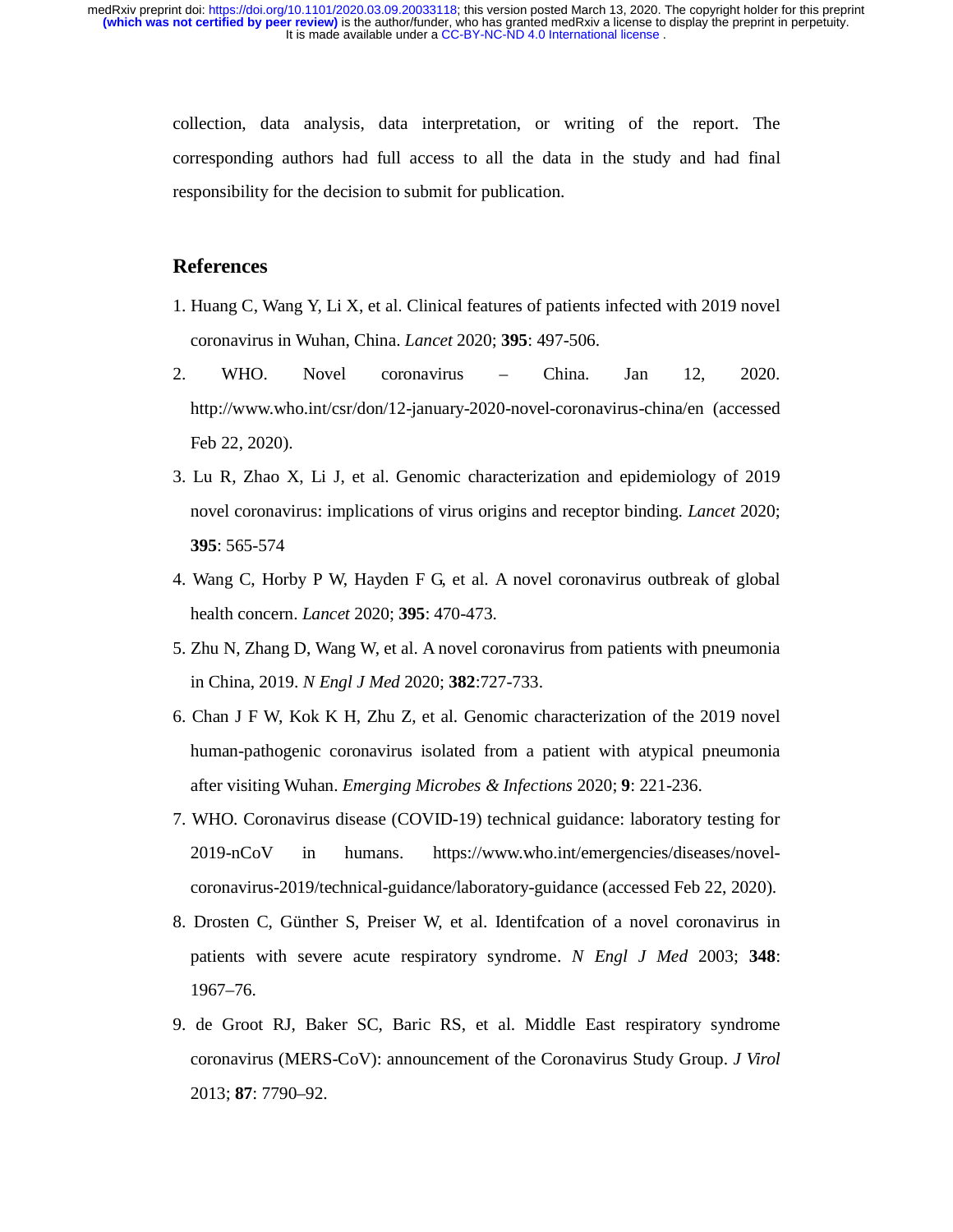> 10. Xu X W, Wu X X, Jiang X G, et al. Clinical findings in a group of patients infected with the 2019 novel coronavirus (SARS-Cov-2) outside of Wuhan, China: retrospective case series. *BMJ* 2020; **368**: m606.

- 11. Xu X, Chen P, Wang J, et al. Evolution of the novel coronavirus from the ongoing Wuhan outbreak and modeling of its spike protein for risk of human transmission. *Sci China Life Sci* 2020; **63**: 457–460.
- 12. The Novel Coronavirus Pneumonia Emergency Response Epidemiology Team. The epidemiological characteristics of an outbreak of 2019 novel coronavirus diseases (COVID-19) in China. *Chinese Journal of Epidemiology* 2020; **41**: 145-151.
- 13. Chan J F W, Yuan S, Kok K H, et al. A familial cluster of pneumonia associated with the 2019 novel coronavirus indicating person-to-person transmission: a study of a family cluster. *Lancet*, 2020; **395**: 514-523.
- 14. Wu JT, Leung K, Leung GM. Nowcasting and forecasting the potential domestic and international spread of the 2019-nCoV outbreak originating in Wuhan, China: A modeling study. *Lancet* 2020; **395**: 689-697.
- 15. Phan L T, Nguyen T V, Luong Q C, et al. Importation and human-to-human transmission of a novel coronavirus in Vietnam. N Engl J Med 2020; 382: 872-874.
- 16. Rothe C, Schunk M, Sothmann P, et al. Transmission of 2019-nCoV infection from an asymptomatic contact in Germany. *N Engl J Med* 2020; **382**: 970-971.
- 17. Li Q, Guan X, Wu P, et al. Early transmission dynamics in Wuhan, China, of novel coronavirus–infected pneumonia. *N Engl J Med* 2020; published online Jan 29. DOI: 10.1056/NEJMoa2001316.
- 18. WHO. Coronavirus disease (COVID-19) outbreak. 2020. https://www.who.int (accessed Feb 22, 2020).
- 19. WHO. Coronavirus disease (COVID-2019). Situation report-43. Mar 3, 2020. https://www.who.int/docs/default-source/coronaviruse/situation-reports/20200303-s itrep-43-covid-19.pdf?sfvrsn=76e425ed\_2 (accessed Feb 23, 2020).
- 20. Chen N, Zhou M, Dong X, et al. Epidemiological and clinical characteristics of 99 cases of 2019 novel coronavirus pneumonia in Wuhan, China: a descriptive study.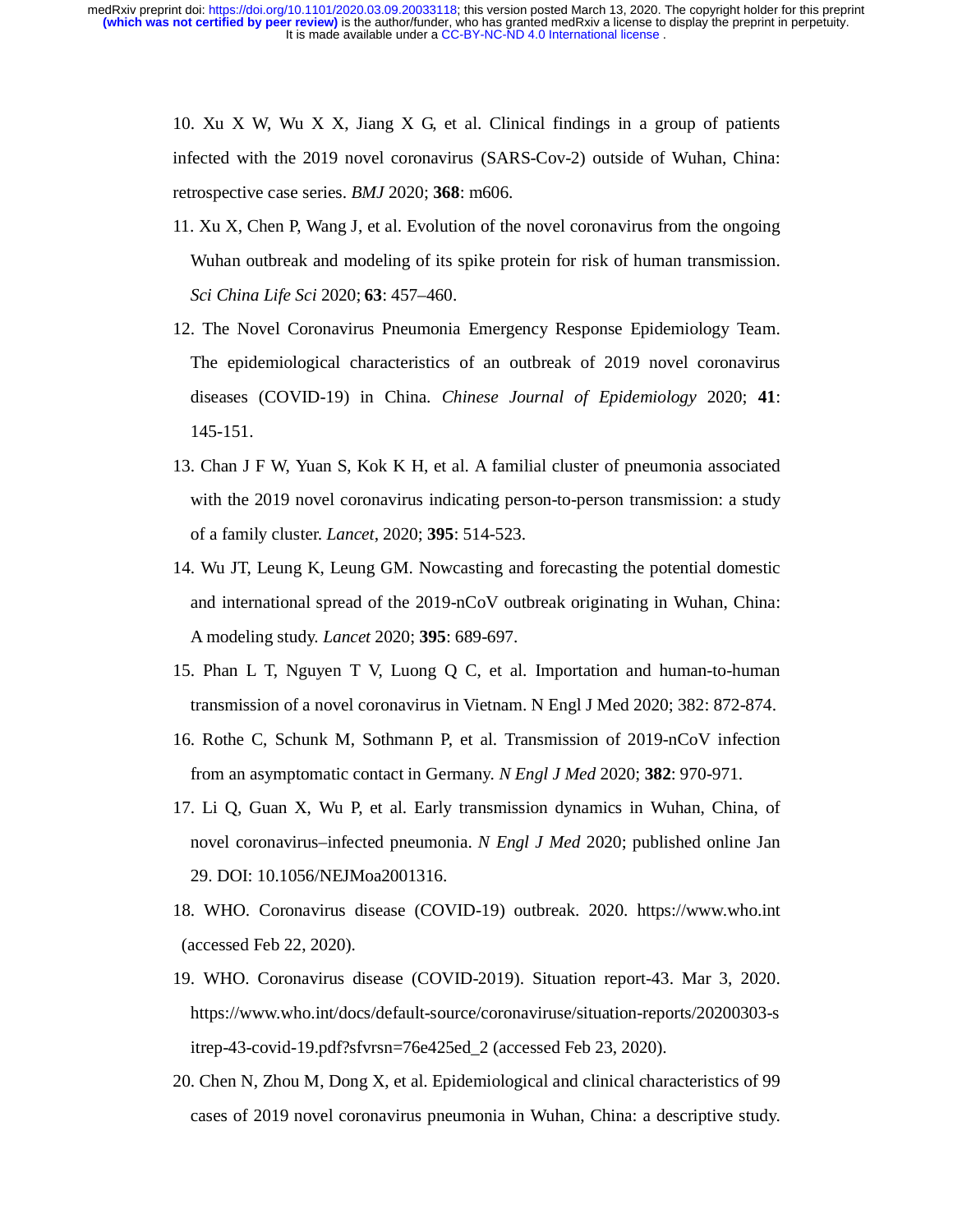*Lancet* 2020; **395**: 507-513.

- 21. Wang D, Hu B, Hu C, et al. Clinical characteristics of 138 hospitalized patients with 2019 novel coronavirus–infected pneumonia in Wuhan, China. *JAMA* 2020; published online Feb 7, 2020. DOI:10.1001/jama.2020.1585.
- 23. The International Severe Acute Respiratory and Emerging Infection Consortium (ISARIC). https://isaric.tghn.org/ (accessed Feb 23, 2020).
- 24. National Health Commission of the People's Republic of China. New coronavirus pneumonia diagnosis and treatment program (trial version 5, revised version). Feb 8, 2020.

http://www.nhc.gov.cn/yzygj/s7652m/202002/41c3142b38b84ec4a748e60773cf9d4 f.shtml (assessed Feb 23, 2020).

- 25. Central People's Government of the People's Republic of China. China-WHO joint investigation report for novel coronavirus pneumonia (COVID-19). Feb 29, 2020. http://www.nhc.gov.cn/jkj/s3578/202002/87fd92510d094e4b9bad597608f5cc2c.sht ml (assessed Mar 1, 2020).
- 26. Guan W, Ni Z, Hu Y, et al. Clinical Characteristics of Coronavirus Disease 2019 in China. *N Engl J Med* 2020; published online Feb 28. DOI: 10.1056/NEJMoa2002032.
- 27. Shi H, Han X, Jiang N, et al. Radiological findings from 81 patients with COVID-19 pneumonia in Wuhan, China: a descriptive study. *Lancet Infect Dis* 2020; published online Feb 24. DOI: 10.1016/S1473-3099(20)30086-4.
- 28. Ng M Y, Lee E Y P, Yang J, et al. Imaging profile of the COVID-19 infection: radiologic findings and literature review. *Radiology: Cardiothoracic Imaging* 2020; published online Feb 13. DOI: 10.1148/ryct.2020200034.
- 29. Kong W, Agarwal P P. Chest imaging appearance of COVID-19 infection. *Radiology: Cardiothoracic Imaging* 2020; published online Feb 13. DOI: 10.1148/ryct.2020200028.
- 30. Pan F, Ye T, Sun P, et al. Time course of lung changes on chest CT during recovery from 2019 novel coronavirus (COVID-19) pneumonia. *Radiology* 2020; published online Feb 13. DOI: 10.1148/radiol.2020200370.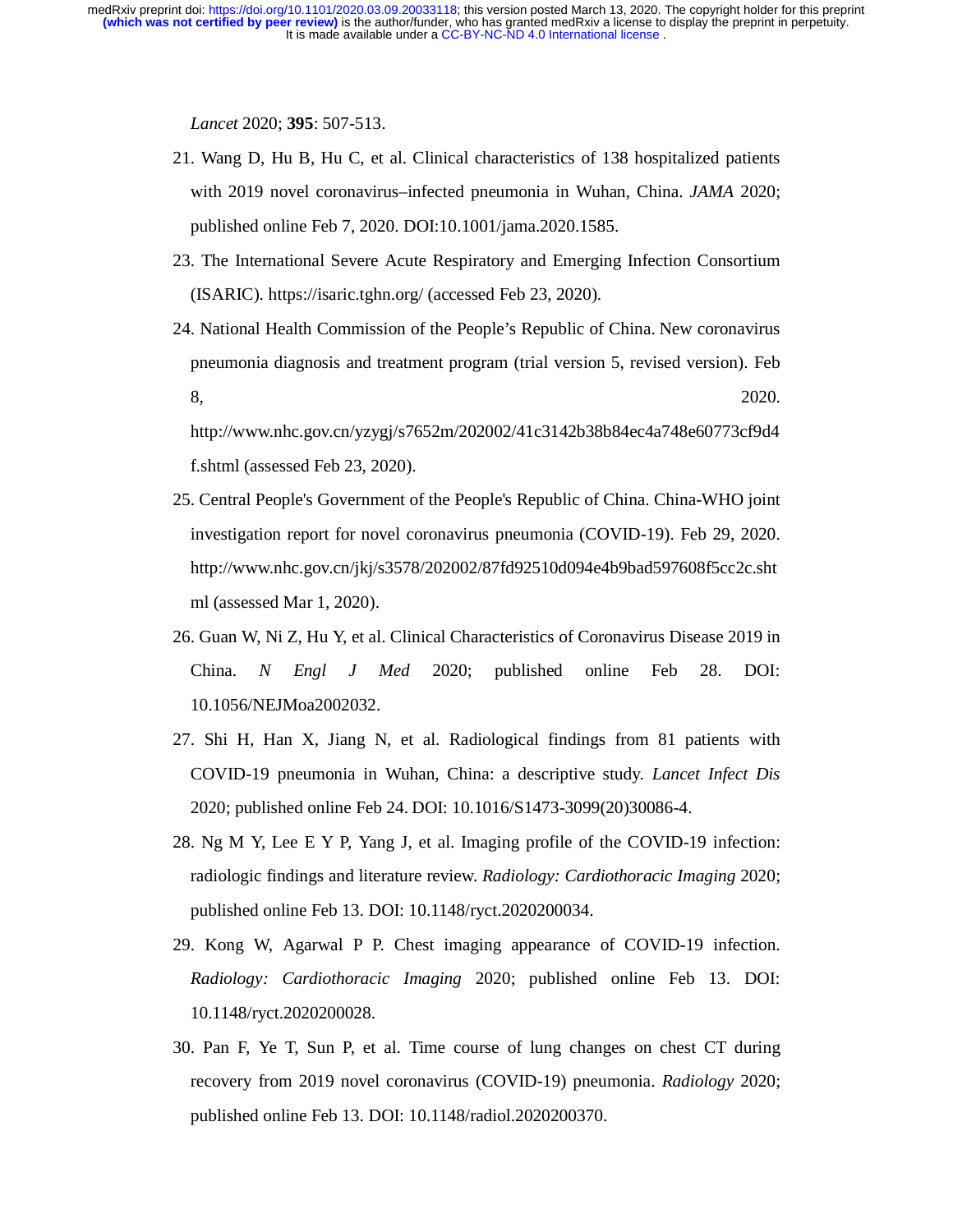- 31. Yang X, Yu Y, Xu J, et al. Clinical course and outcomes of critically ill patients with SARS-CoV-2 pneumonia in Wuhan, China: a single-centered, retrospective, observational study. *Lancet Respir Med* 2020; published online Feb 21. DOI: doi.org/10.1016/S2213-2600(20)30079-5.
- 32. Liang W, Guan W, Chen R, et al. Cancer patients in SARS-CoV-2 infection: a nationwide analysis in China. *Lancet Oncol* 2020; published online Feb 14. DOI: 10.1016/S1470-2045(20)30096-6.
- 33. Wu Z, McGoogan J M. Characteristics of and Important Lessons From the Coronavirus Disease 2019 (COVID-19) Outbreak in China: Summary of a Report of 72 314 Cases From the Chinese Center for Disease Control and Prevention. *JAMA* 2020; published online Feb 24. DOI:10.1001/jama.2020.2648.
- 34. Tisoncik J R, Korth M J, Simmons C P, et al. Into the eye of the cytokine storm. Microbiol. *Mol. Biol. Rev*. 2012; **76**: 16-32.
- 35. Yasukawa H, Ohishi M, Mori H, et al. IL-6 induces an anti-inflammatory response in the absence of SOCS3 in macrophages. Nature immunology 2003; 4: 551-556.
- 36. Chen Q, Liang M, Li Y, et al. Mental health care for medical staff in China during the COVID-19 outbreak. *The Lancet Psychiatry* 2020; published online Feb 18. DOI: 10.1016/S2215-0366(20)30078-X.
- 37. Ong SWX, Tan YK, Chia PY, et al. Air, Surface Environmental, and Personal Protective Equipment Contamination by Severe Acute Respiratory Syndrome Coronavirus 2 (SARS-CoV-2) From a Symptomatic Patient. *JAMA* 2020; published online Mar 4. DOI:10.1001/jama.2020.3227.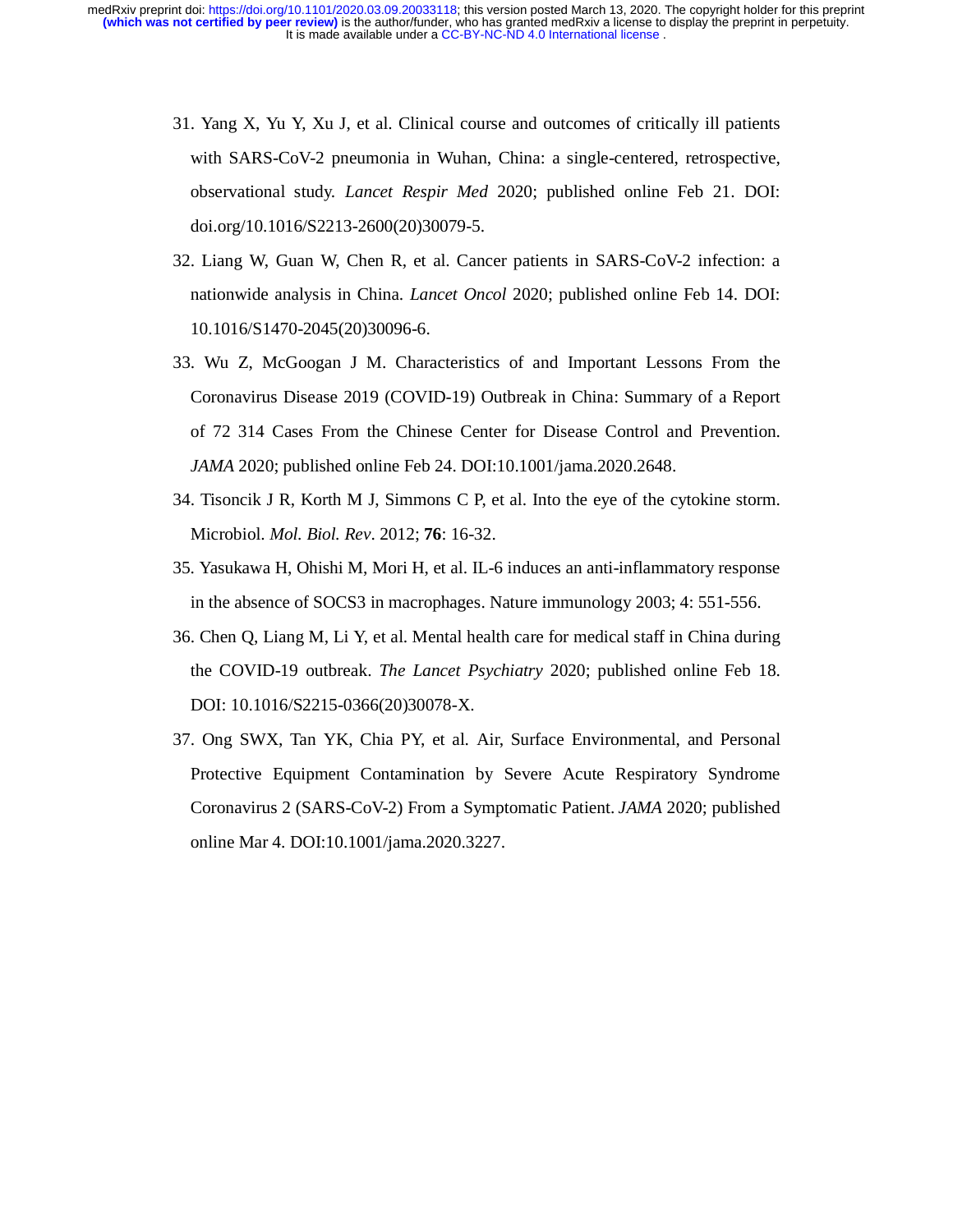## **Figures Legends**

**Figure 1: Transverse thin-section CT scans in medical staffs infected with COVID-19 pneumonia.** (A) 27-year-old woman: bilateral, peripheral ground-glass opacity in the right lower lobe and left upper lobe (arrow). (B) 41-year-old woman: focal ground-glass opacity associated with smooth interlobular and intralobular septal thickening (crazy-paving pattern). (C) 55-year-old man: bilateral, peripheral ground-glass opacity mixed consolidation pattern. (D) 28-year-old man: bilateral and linear consolidations in the right and left upper lobes (arrow), regarded as chronic lung lesion with lack of changes on serial CT examinations.

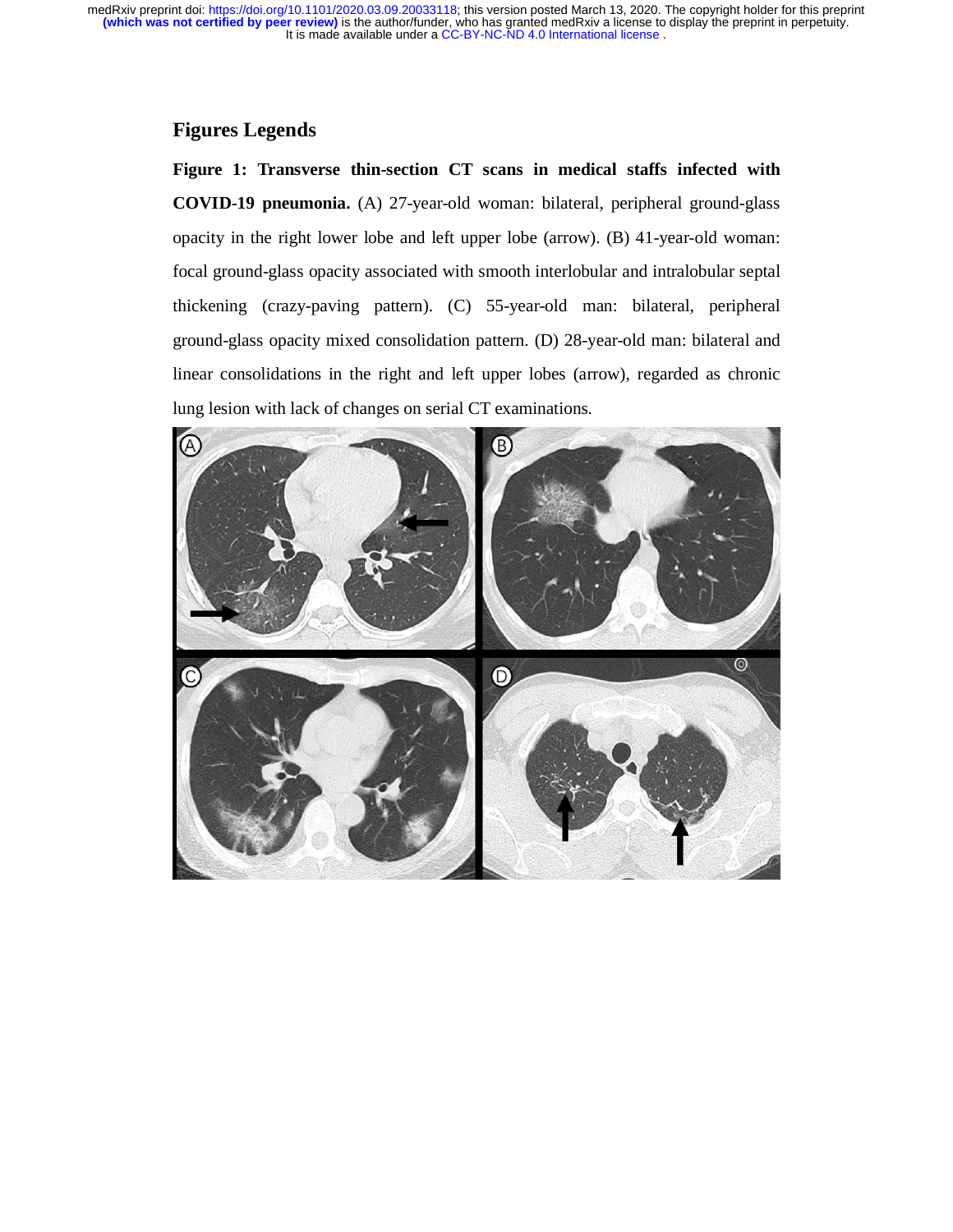> **Figure 2. Hospital discharge rates and relevant risk factors of medical staff infected with COVID-19 pneumonia.** (A) The probability of hospital discharge and the length of hospitalization. Gray area represents 95% CI ranges and symbol '+' represents censored data. (B) The results of proportional hazard Cox model. Shown are estimated hazard ratios (HRs) and 95% CI ranges of age, sex, occupation, body mass index (BMI), fever, IL-6 levels, ground-glass opacity on chest CT, bilateral involvement of chest CT and any original chronic lung lesion. The endpoint of Cox model was hospital discharge and patients who remained in hospital as of 24 Feb 2020 were regarded as censored data.

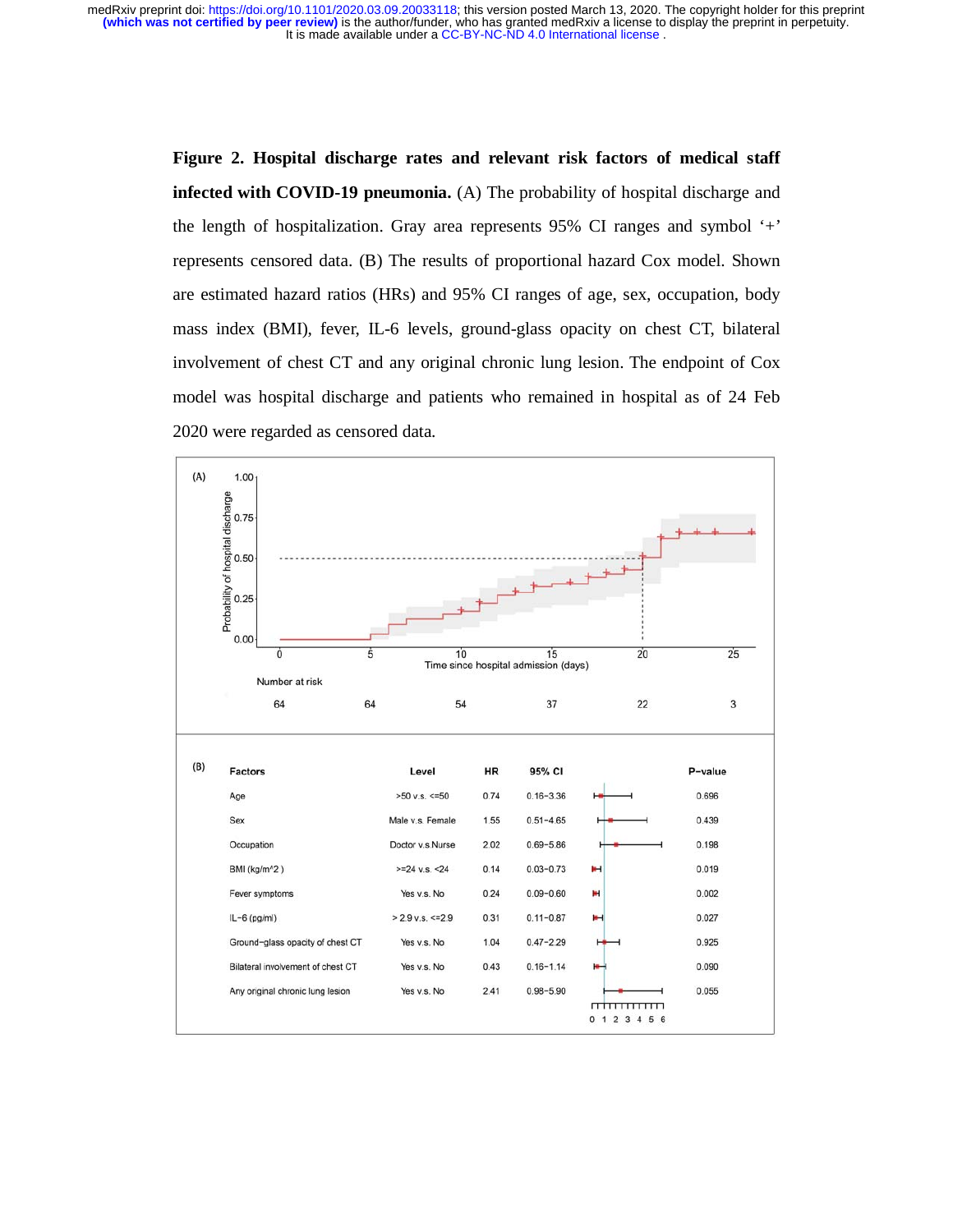# **Tables**

## **Table 1: Demographics and baseline characteristics of 64 medical staff infected**

| with COVID-19 pneumonia in Wuhan, China. |  |  |  |  |  |
|------------------------------------------|--|--|--|--|--|
|------------------------------------------|--|--|--|--|--|

|                                          | All $(n=64)$     | Group $1^*(n=37)$ | Group $2^{t}$ ( <i>n</i> =25) |
|------------------------------------------|------------------|-------------------|-------------------------------|
| Age, median (IQR)                        | $35(29-43)$      | 37 (32-44)        | 30 (27-36)                    |
| Sex                                      |                  |                   |                               |
| Male                                     | 23 (36%)         | 17 (46%)          | 6(24%)                        |
| Female                                   | 41 (64%)         | 20 (54%)          | 19 (76%)                      |
| Occupation                               |                  |                   |                               |
| Doctor                                   | 21 (33%)         | 13 (35%)          | 8 (32%)                       |
| Nurse                                    | 43 (67%)         | 24 (65%)          | 17 (68%)                      |
| BMI $(kg/m^2)$                           | 21.4 (19.9-23.0) | $21.9(19.8-23.1)$ | 21.3 (20.2-22.4)              |
| $\geq$ 24                                | 7(11%)           | $4(11\%)$         | 3(12%)                        |
| < 24                                     | 57 (89%)         | 33 (89%)          | 22 (88%)                      |
| Current smoking status                   |                  |                   |                               |
| Yes                                      | 1(2%)            | 1(3%)             | $\boldsymbol{0}$              |
| No                                       | 63 (98%)         | 36 (97%)          | 25 (100%)                     |
| Disease severity                         |                  |                   |                               |
| Non-severe                               | 63 (98%)         | 36 (97%)          | 25 (100%)                     |
| Severe                                   | 1(2%)            | 1(3%)             | $\boldsymbol{0}$              |
| Exposure history                         |                  |                   |                               |
| Exposure to Huanan market                | $\boldsymbol{0}$ | $\boldsymbol{0}$  | $\boldsymbol{0}$              |
| Exposure to wildlife                     | $\boldsymbol{0}$ | $\boldsymbol{0}$  | $\boldsymbol{0}$              |
| Family members as confirmed cases        | 4(6%)            | 2(5%)             | 2(8%)                         |
| Contact with patients in fever clinics   | 5(8%)            | 5(14%)            | $\boldsymbol{0}$              |
| Contact with patients in isolation wards | 3(5%)            | 3(8%)             | $\boldsymbol{0}$              |
| Contact with specimens                   | 3(5%)            | $1(2\%)$          | 2(8%)                         |
| Use of preventive medication             |                  |                   |                               |
| Yes                                      | 10(16%)          | 7(19%)            | 3(12%)                        |
| No                                       | 54 (84%)         | 30 (81%)          | 22 (88%)                      |
| Any comorbidities                        | 8(13%)           | 6(16%)            | 2(8%)                         |
| Hypertension                             | 3(5%)            | 1(3%)             | 2(8%)                         |
| Uterine fibroids                         | 2(3%)            | 2(5%)             | $\boldsymbol{0}$              |
| Diabetes                                 | 1(2%)            | 1(3%)             | $\boldsymbol{0}$              |
| Depressive disorder                      | 1(2%)            | 1(3%)             | $\boldsymbol{0}$              |
| Thyroid nodules                          | 1(2%)            | 1(3%)             | $\theta$                      |
| Abdominal lymphatic tuberculosis         | 1(2%)            | 1(3%)             | $\boldsymbol{0}$              |
| Signs and symptoms                       |                  |                   |                               |
| Fever                                    | 43 (67%)         | 25 (68%)          | 17 (68%)                      |
| Cough                                    | 30 (47%)         | 17 (46%)          | 13 (52%)                      |
| Fatigue                                  | 22 (34%)         | 14 (38%)          | 6(24%)                        |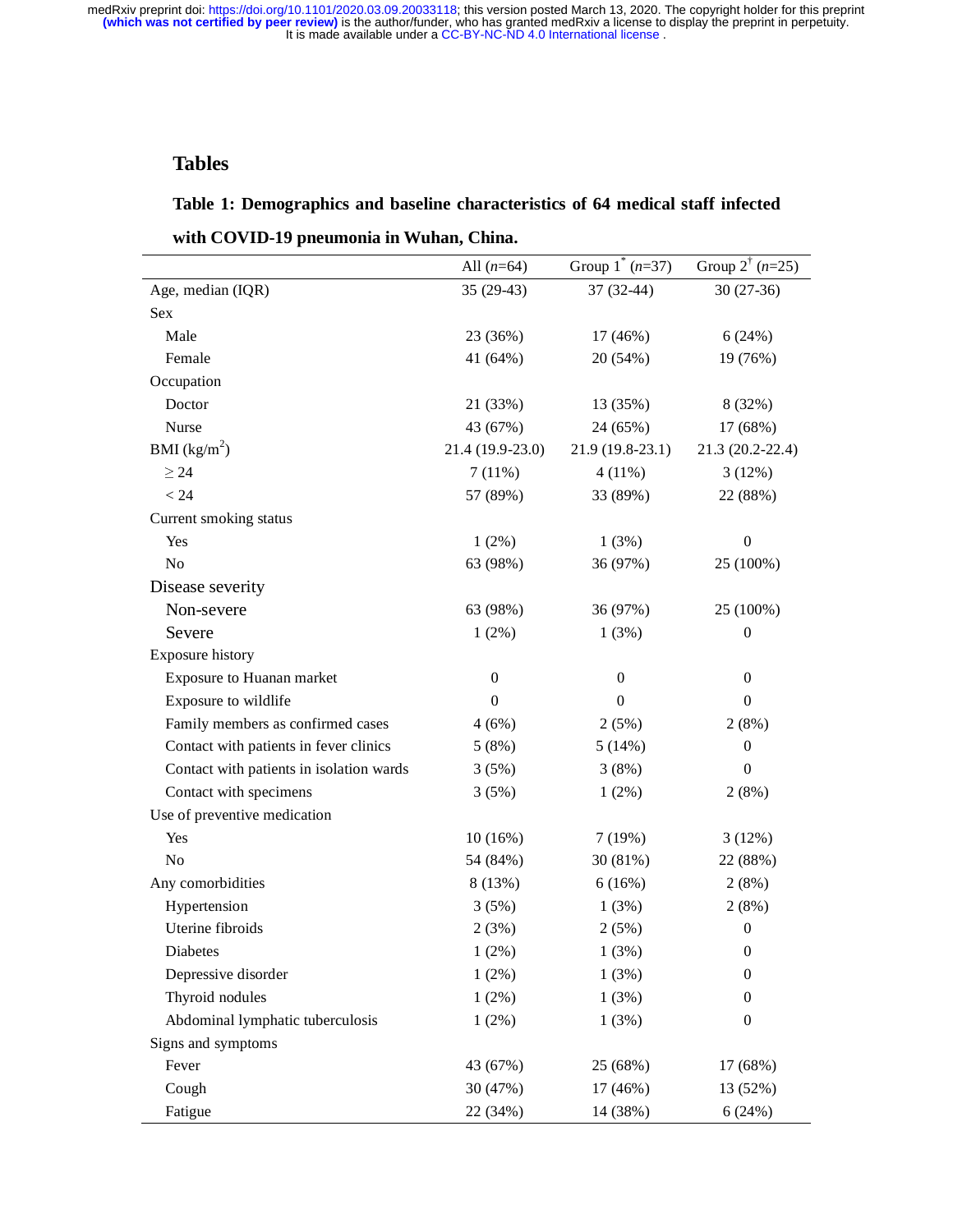| Sore throat                             | 16(25%)         | 12(32%)        | $4(16\%)$         |
|-----------------------------------------|-----------------|----------------|-------------------|
| Myalgia                                 | 14 (22%)        | 8(22%)         | 5(20%)            |
| Difficulty breathing or chest tightness | $10(16\%)$      | 7(19%)         | 3(12%)            |
| Sputum production                       | 8(13%)          | 5(14%)         | 3(12%)            |
| Headache                                | 8 (13%)         | 3(8%)          | 5(20%)            |
| Chill                                   | 3(5%)           | 1(3%)          | 2(8%)             |
| Loss of appetite                        | 4(6%)           | 2(5%)          | 2(8%)             |
| Diarrhea                                | 3(5%)           | 1(3%)          | 2(8%)             |
| Chest pain                              | 2(3%)           | 2(5%)          | $\theta$          |
| Time from symptoms onset to admission,  | $8.5(4.3-15.0)$ | $5.0(3.0-7.0)$ | $18.0(14.0-24.0)$ |
| median (IQR) (days)                     |                 |                |                   |

There were 62 of 64 novel coronavirus-infected medical staff provided an exact date of onset, of which 37 were assigned to group 1 and 25 to group 2. The remaining 2 patients without an exact date of onset were not grouped. Data are presented as medians (interquartile ranges, IQR) and *n* (%).

\* The group of patents with symptoms onset for 10 or less days by the time of admission.

<sup>†</sup> The group of patents with symptoms onset for more than 10 days by the time of admission.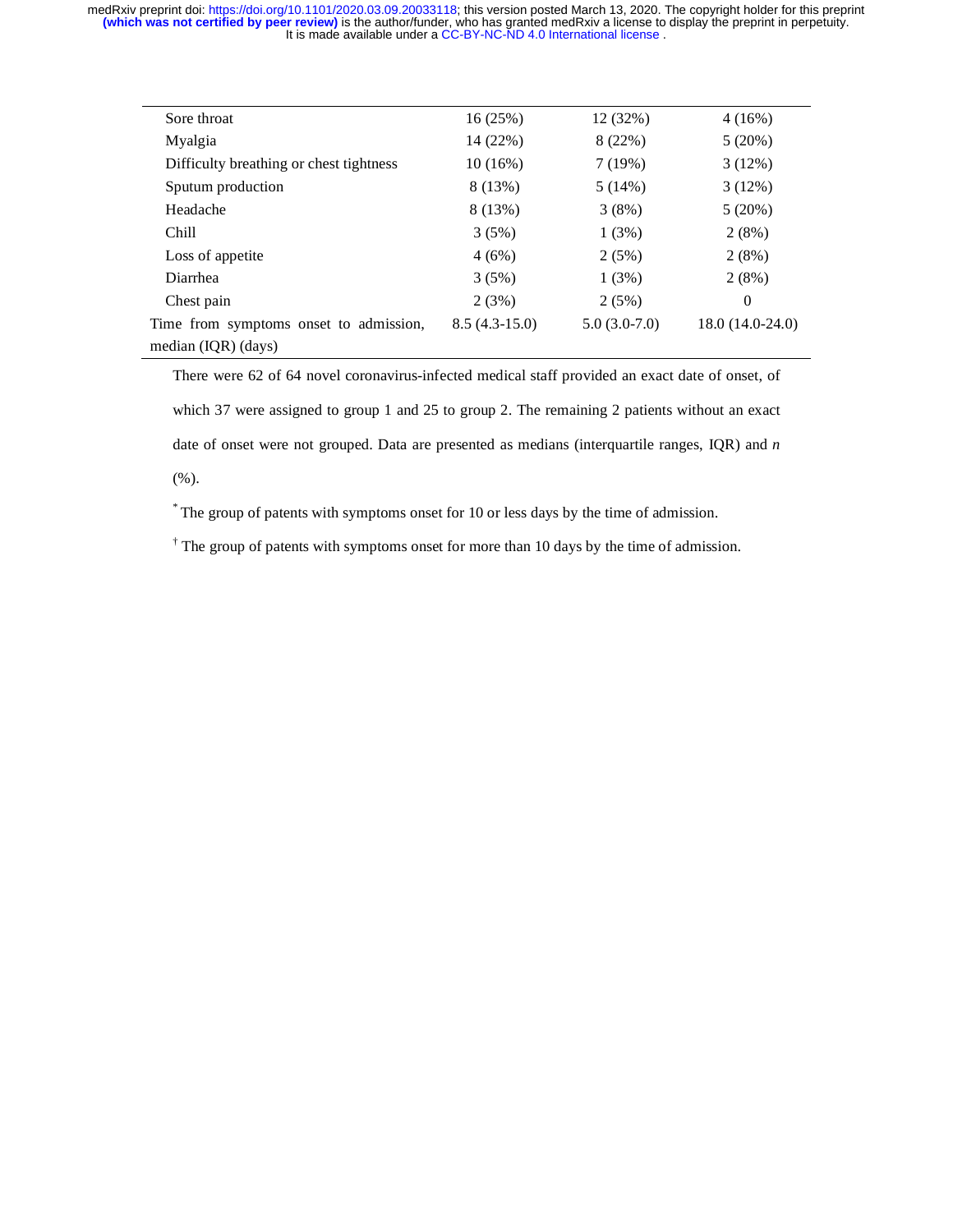|                                          | Normal        | All                 | Group $1^*$       | Group $2^{\dagger}$ |
|------------------------------------------|---------------|---------------------|-------------------|---------------------|
|                                          | range         | $(n=64)$            | $(n=37)$          | $(n=25)$            |
| Leukocytes $(\times 10^9$ /L $)$         | $3.5 - 9.5$   | $4.7(3.8-5.7)$      | $4.0(3.4-5.0)$    | $5.7(4.7-6.6)$      |
| Decreased                                |               | 11 (17%)            | 10 (27%)          | $1(4\%)$            |
| Increased                                |               | $1(2\%)$            | $\boldsymbol{0}$  | 1(4%)               |
| Neutrophilic granulocyte percentage (%)  | 40-75         | 56.9 (51.4-66.3)    | 56.3 (50.3-66.0)  | $57.5(51.5-65.1)$   |
| Lymphocytes $(\times 10^{-9}$ /L)        | $1.1 - 3.2$   | $1.4(0.9-1.8)$      | $1.3(0.9-1.6)$    | $1.6(1.1-2.2)$      |
| Decreased                                |               | 22 (34%)            | 14 (38%)          | 7(28%)              |
| Platelets ( $\times$ 10 <sup>9</sup> /L) | 115-350       | 188 (148-211)       | 160 (130-201)     | 195 (178-247)       |
| Decreased                                |               | 7(11%)              | 6(16%)            | 1(4%)               |
| D-dimer (mg/L)                           | $0 - 0.5$     | 0.2(0.2, 0.4)       | 0.2(0.2, 0.4)     | 0.2(0.2, 0.4)       |
| Creatinine (umol/L)                      | 44-106        | $66.6(59.1-80.5)$   | 68.3 (59.9-86.9)  | $65.8(59.1-73.1)$   |
| Creatine kinase (U/L)                    | 26-140        | $60.0(45.5-91.5)$   | $62.0(47.5-104)$  | $60.0(44.0-77.0)$   |
| Lactose dehydrogenase (U/L)              | 109-245       | 189 (170-209)       | 190 (177-208)     | 185 (154-210)       |
| Alanine aminotransferase (U/L)           | $5 - 35$      | $17.5(13.8-29.5)$   | $20.0(15.0-31.0)$ | $15.0(13.0-27.0)$   |
| Increased                                |               | 8 (13%)             | 6(16%)            | 2(8%)               |
| Aspartate aminotransferase (U/L)         | 8-40          | $21.5(16.0-27.3)$   | 23.0 (17.0-29.0)  | $17.0(15.0-23.0)$   |
| Increased                                |               | 6(9%)               | 5(14%)            | 1(4%)               |
| Hemoglobin (g/L)                         | 115-150       | 130 (119-141)       | 133 (124-142)     | 125 (119-136)       |
| Ferritin (ug/L)                          | 4.6-204       | 103 (62-297)        | 145 (79-448)      | 90 (50-133)         |
| C-reactive protein $>8$ mg/L             | $0-8$         | 29 (45%)            | 19 (51%)          | 9(36%)              |
| Amyloid A (mg/L)                         | $0 - 10$      | 25.7 (4.0-150.0)    | 72.4 (16.9-176)   | $3.8(2.3-35.9)$     |
| Increased                                |               | 34/58 (59%)         | 25/32 (78%)       | 7/24(29%)           |
| Procalcitonin $>0.5$ ug/L                | $0 - 0.5$     | 2/61(3%)            | 2/35(6%)          | $\boldsymbol{0}$    |
| Total bilirubin (umol/L)                 | $5.1 - 19$    | $10.0 (8.2 - 13.5)$ | $9.5(7.9-12.5)$   | $12.0(8.2-14.9)$    |
| Urea nitrogen (mmol/L)                   | 2.9-8.2       | $3.9(3.0-4.9)$      | $3.9(3.0-5.1)$    | $4.0(3.5-4.7)$      |
| Erythrocyte sedimentation rate (mm/h)    | $0 - 20$      | $10.0(6.0-24.0)$    | $13.0(6.0-25.0)$  | $7.5(4.8-16.0)$     |
| IL-6 $(pg/ml)$                           | $0.1 - 2.9$   | $4.4(3.4-6.6)$      | $4.7(4.1 - 7.4)$  | $3.3(2.7-4.3)$      |
| Increased                                |               | 47/59 (80%)         | 32/35 (91%)       | 13/22 (59%)         |
| lymphocyte subsets                       |               |                     |                   |                     |
| $CD3+ ratio (%)$                         | 58.17-84.22   | 76.5 (70.5-80.4)    | 73.2 (70.0-79.6)  | 79.0 (74.4-82.0)    |
| $CD4+ ratio (%)$                         | 25.34-51.37   | 42.9 (37.9-48.5)    | 41.6 (37.6-43.6)  | 45.9 (38.1-51.5)    |
| $CD8+$ ratio (%)                         | 14.23-38.95   | 26.8 (23.6-30.2)    | 26.3 (22.8-30.7)  | 26.8 (24.8-29.6)    |
| B-CELL ratio (%)                         | 4.1-18.31     | $11.0(8.9-14.8)$    | $10.1(8.3-14.7)$  | $12.1(10.0-15.3)$   |
| NK cell ratio $(\% )$                    | 3.33-30.47    | $6.2(4.1-10.8)$     | $8.6(5.4-11.9)$   | $4.6(2.5-6.3)$      |
| Ratio of CD4/CD8                         | $0.41 - 2.72$ | $1.6(1.3-2.0)$      | $1.6(1.3-2.0)$    | $1.5(1.3-2.1)$      |
| Abnormalities on chest CT                |               | 58 (91%)            | 35 (95%)          | 21 (84%)            |
| Lung involvement                         |               |                     |                   |                     |
| Unilateral                               |               | 19 (30%)            | 11 (30%)          | 7(28%)              |
| <b>Bilateral</b>                         |               | 39 (61%)            | 24 (65%)          | 14 (56%)            |

# **Table 2: Laboratory and radiographic findings of 64 medical staff infected with**

## **COVID-19 pneumonia in Wuhan, China.**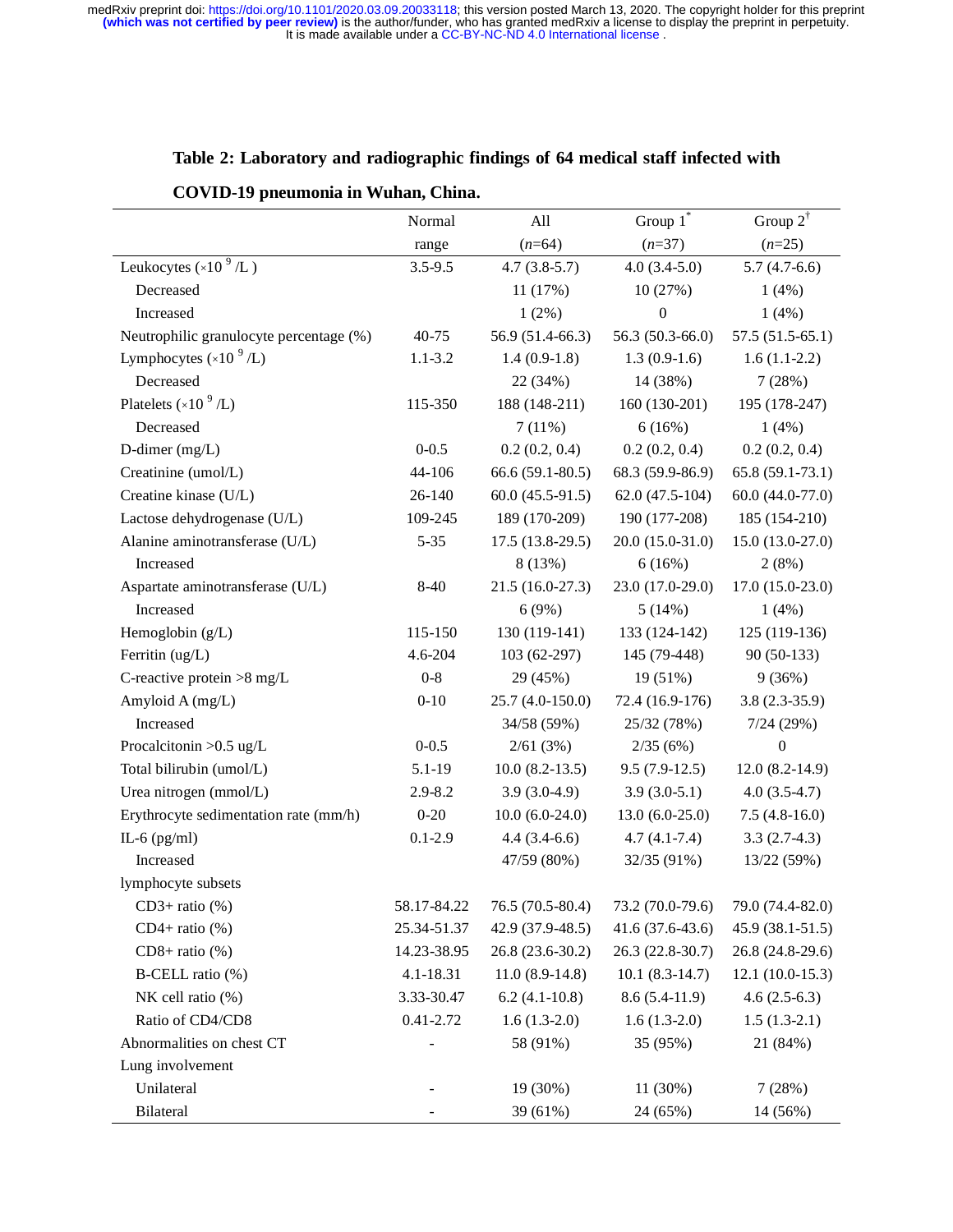| Lung lobe involved                    |          |          |          |
|---------------------------------------|----------|----------|----------|
| Right upper lobe                      | 20 (31%) | 14 (38%) | 5(20%)   |
| Right middle lobe                     | 16(25%)  | 11 (30%) | 5(20%)   |
| Right lower lobe                      | 45 (70%) | 27 (73%) | 17 (68%) |
| Left upper lobe                       | 22 (34%) | 15 (41%) | 7(28%)   |
| Left lower lobe                       | 41 (64%) | 27 (73%) | 13 (52%) |
| Predominant CT pattern                |          |          |          |
| Ground glass opacity                  | 33 (52%) | 27 (46%) | 14 (56%) |
| Consolidation                         | 8 (13%)  | 6(16%)   | 2(8%)    |
| Mixed pattern                         | 17 (27%) | 12 (32%) | 5(20%)   |
| Predominant distribution of opacities |          |          |          |
| Septal/subpleural                     | 51 (80%) | 30 (81%) | 19 (76%) |
| Peribronchovascular                   | 3(5%)    | 2(5%)    | 1(4%)    |
| Random                                | 4(6%)    | 3(8%)    | 1(4%)    |
| Thickening of the adjacent pleura     | 3(5%)    | 2(5%)    | 1(4%)    |
| Pleural effusion                      | $\theta$ | $\theta$ | $\Omega$ |
| Lymphadenopathy                       | $\Omega$ | $\Omega$ | $\Omega$ |
| Any original chronic lung lesion      | 19 (30%) | 10(27%)  | 8 (32%)  |

There were 62 of 64 novel coronavirus-infected medical staff provided an exact date of onset, of which 37 were assigned to group 1 and 25 to group 2. The remaining 2 patients without an exact date of onset were not grouped. Data are presented as medians (interquartile ranges, IQR) and *n* (%). For each item, the effective sample size of total population, group 1 and group 2 is 64, 37 and 25 unless stated otherwise.

\* The group of patents with symptoms onset for 10 or less days by the time of admission.

<sup>†</sup> The group of patents with symptoms onset for more than 10 days by the time of admission.